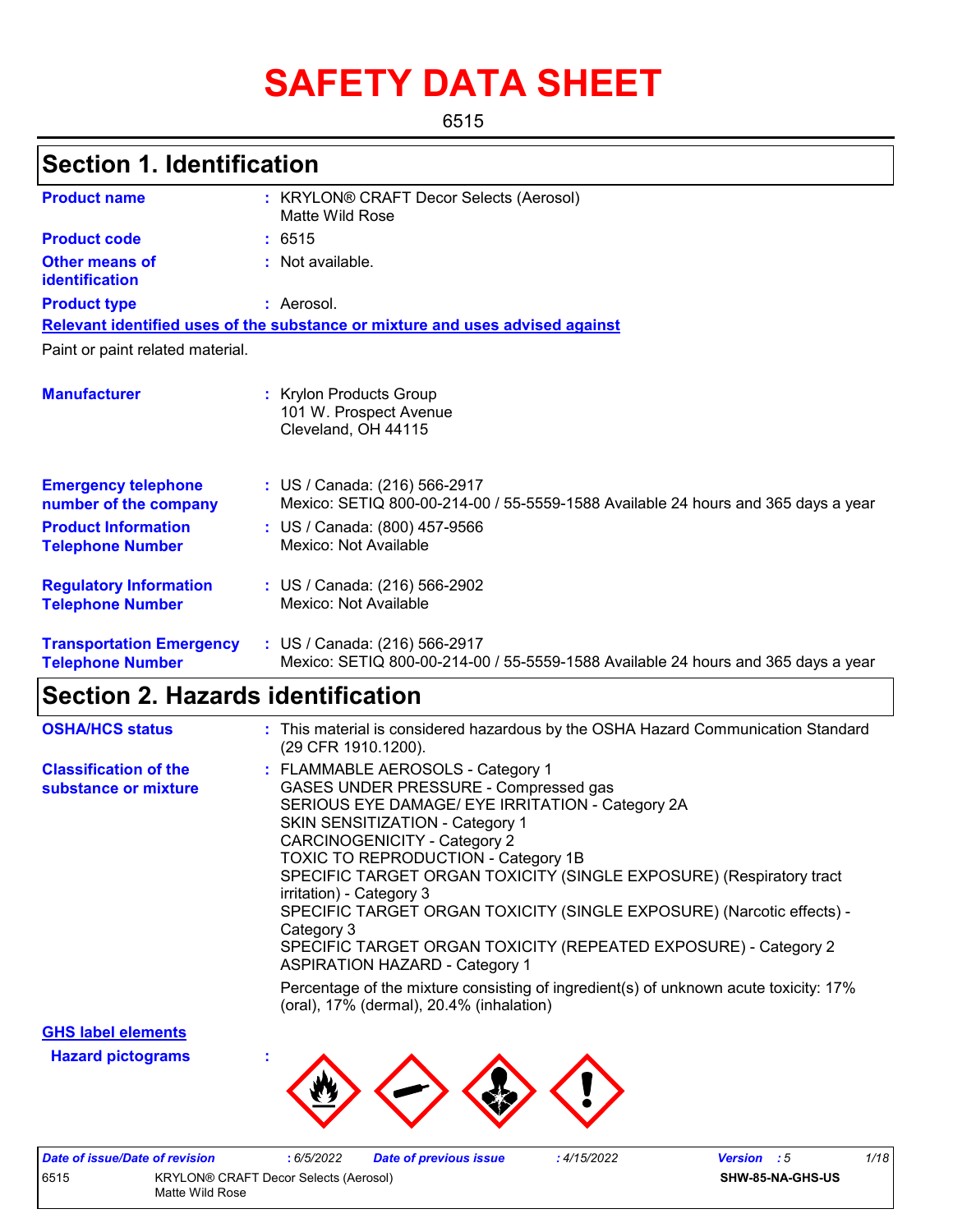### **Section 2. Hazards identification**

| <b>Signal word</b>                         | : Danger                                                                                                                                                                                                                                                                                                                                                                                                                                                                                                                                                                                                                                           |
|--------------------------------------------|----------------------------------------------------------------------------------------------------------------------------------------------------------------------------------------------------------------------------------------------------------------------------------------------------------------------------------------------------------------------------------------------------------------------------------------------------------------------------------------------------------------------------------------------------------------------------------------------------------------------------------------------------|
| <b>Hazard statements</b>                   | : Extremely flammable aerosol.<br>Contains gas under pressure; may explode if heated.<br>May be fatal if swallowed and enters airways.<br>May cause an allergic skin reaction.<br>Causes serious eye irritation.<br>May cause respiratory irritation.<br>May cause drowsiness or dizziness.<br>Suspected of causing cancer.<br>May damage fertility or the unborn child.<br>May cause damage to organs through prolonged or repeated exposure.                                                                                                                                                                                                     |
| <b>Precautionary statements</b>            |                                                                                                                                                                                                                                                                                                                                                                                                                                                                                                                                                                                                                                                    |
| <b>General</b>                             | : Read label before use. Keep out of reach of children. If medical advice is needed,<br>have product container or label at hand.                                                                                                                                                                                                                                                                                                                                                                                                                                                                                                                   |
| <b>Prevention</b>                          | : Obtain special instructions before use. Do not handle until all safety precautions have<br>been read and understood. Wear protective gloves, protective clothing and eye or face<br>protection. Keep away from heat, hot surfaces, sparks, open flames and other ignition<br>sources. No smoking. Do not spray on an open flame or other ignition source. Use<br>only outdoors or in a well-ventilated area. Do not breathe dust or mist. Wash<br>thoroughly after handling. Contaminated work clothing must not be allowed out of the<br>workplace. Pressurized container: Do not pierce or burn, even after use.                               |
| <b>Response</b>                            | : IF exposed or concerned: Get medical advice or attention. IF INHALED: Remove<br>person to fresh air and keep comfortable for breathing. Call a POISON CENTER or<br>doctor if you feel unwell. IF SWALLOWED: Immediately call a POISON CENTER or<br>doctor. Do NOT induce vomiting. Wash contaminated clothing before reuse. IF ON<br>SKIN: Wash with plenty of water. If skin irritation or rash occurs: Get medical advice or<br>attention. IF IN EYES: Rinse cautiously with water for several minutes. Remove contact<br>lenses, if present and easy to do. Continue rinsing. If eye irritation persists: Get medical<br>advice or attention. |
| <b>Storage</b>                             | : Store locked up. Protect from sunlight. Do not expose to temperatures exceeding 50<br>°C/122 °F. Store in a well-ventilated place. Keep container tightly closed.                                                                                                                                                                                                                                                                                                                                                                                                                                                                                |
| <b>Disposal</b>                            | : Dispose of contents and container in accordance with all local, regional, national and<br>international regulations.                                                                                                                                                                                                                                                                                                                                                                                                                                                                                                                             |
| <b>Supplemental label</b><br>elements      | DELAYED EFFECTS FROM LONG TERM OVEREXPOSURE. Contains solvents which<br>can cause permanent brain and nervous system damage. Intentional misuse by<br>deliberately concentrating and inhaling the contents can be harmful or fatal. WARNING:<br>This product contains chemicals known to the State of California to cause cancer and<br>birth defects or other reproductive harm.                                                                                                                                                                                                                                                                  |
|                                            | Please refer to the SDS for additional information. Keep out of reach of children. Keep<br>upright in a cool, dry place. Do not discard empty can in trash compactor.                                                                                                                                                                                                                                                                                                                                                                                                                                                                              |
| <b>Hazards not otherwise</b><br>classified | : DANGER: Rags, steel wool, other waste soaked with this product, and sanding residue<br>may spontaneously catch fire if improperly discarded. Immediately place rags, steel<br>wool, other waste soaked with this product, and sanding residue in a sealed, water-filled,<br>metal container. Dispose of in accordance with local fire regulations.                                                                                                                                                                                                                                                                                               |

### **Section 3. Composition/information on ingredients**

| <b>Substance/mixture</b>                | : Mixture          |
|-----------------------------------------|--------------------|
| Other means of<br><b>identification</b> | $:$ Not available. |

#### **CAS number/other identifiers**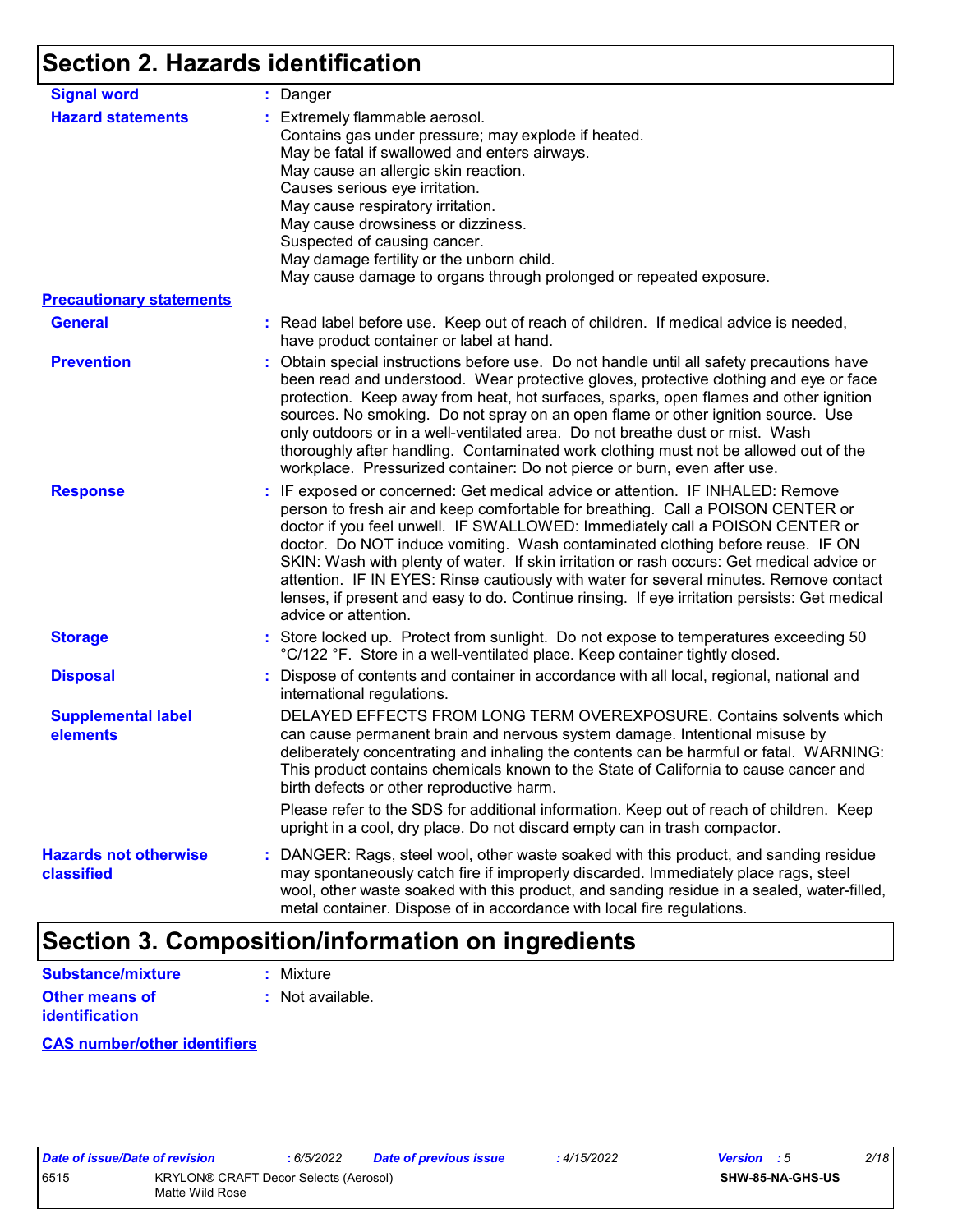### **Section 3. Composition/information on ingredients**

| <b>Ingredient name</b>               | % by weight | <b>CAS number</b> |
|--------------------------------------|-------------|-------------------|
| Acetone                              | I≥25 - ≤50  | 67-64-1           |
| Propane                              | 210 - ≤25   | 74-98-6           |
| n-Butyl Acetate                      | $\leq 10$   | 123-86-4          |
| <b>Butane</b>                        | $\leq 10$   | 106-97-8          |
| 2-Propoxyethanol                     | l≤5         | 2807-30-9         |
| <b>Titanium Dioxide</b>              | ∣≤3         | 13463-67-7        |
| Amorphous Precipitated Silica        | l≤3         | 112926-00-8       |
| Zirconium 2-Ethylhexanoate           | l≤0.3       | 22464-99-9        |
| Light Aromatic Hydrocarbons          | $\leq$ 0.3  | 64742-95-6        |
| Methyl Ethyl Ketoxime                | l≤0.3       | 96-29-7           |
| Cobalt 2-Ethylhexanoate              | $\leq$ 0.3  | 136-52-7          |
| Hydrotreated Heavy Petroleum Naphtha | l≤0.3       | 64742-48-9        |

Any concentration shown as a range is to protect confidentiality or is due to batch variation.

**There are no additional ingredients present which, within the current knowledge of the supplier and in the concentrations applicable, are classified and hence require reporting in this section.**

**Occupational exposure limits, if available, are listed in Section 8.**

### **Section 4. First aid measures**

| <b>Description of necessary first aid measures</b> |                                                                                                                                                                                                                                                                                                                                                                                                                                                                                                                                                                                                                                                                                                                                                         |
|----------------------------------------------------|---------------------------------------------------------------------------------------------------------------------------------------------------------------------------------------------------------------------------------------------------------------------------------------------------------------------------------------------------------------------------------------------------------------------------------------------------------------------------------------------------------------------------------------------------------------------------------------------------------------------------------------------------------------------------------------------------------------------------------------------------------|
| <b>Eye contact</b>                                 | : Immediately flush eyes with plenty of water, occasionally lifting the upper and lower<br>eyelids. Check for and remove any contact lenses. Continue to rinse for at least 10<br>minutes. Get medical attention.                                                                                                                                                                                                                                                                                                                                                                                                                                                                                                                                       |
| <b>Inhalation</b>                                  | : Remove victim to fresh air and keep at rest in a position comfortable for breathing. If it<br>is suspected that fumes are still present, the rescuer should wear an appropriate mask<br>or self-contained breathing apparatus. If not breathing, if breathing is irregular or if<br>respiratory arrest occurs, provide artificial respiration or oxygen by trained personnel. It<br>may be dangerous to the person providing aid to give mouth-to-mouth resuscitation.<br>Get medical attention. If necessary, call a poison center or physician. If unconscious,<br>place in recovery position and get medical attention immediately. Maintain an open<br>airway. Loosen tight clothing such as a collar, tie, belt or waistband.                    |
| <b>Skin contact</b>                                | : Wash with plenty of soap and water. Remove contaminated clothing and shoes. Wash<br>contaminated clothing thoroughly with water before removing it, or wear gloves.<br>Continue to rinse for at least 10 minutes. Get medical attention. In the event of any<br>complaints or symptoms, avoid further exposure. Wash clothing before reuse. Clean<br>shoes thoroughly before reuse.                                                                                                                                                                                                                                                                                                                                                                   |
| <b>Ingestion</b>                                   | : Get medical attention immediately. Call a poison center or physician. Wash out mouth<br>with water. Remove dentures if any. If material has been swallowed and the exposed<br>person is conscious, give small quantities of water to drink. Stop if the exposed person<br>feels sick as vomiting may be dangerous. Aspiration hazard if swallowed. Can enter<br>lungs and cause damage. Do not induce vomiting. If vomiting occurs, the head should<br>be kept low so that vomit does not enter the lungs. Never give anything by mouth to an<br>unconscious person. If unconscious, place in recovery position and get medical<br>attention immediately. Maintain an open airway. Loosen tight clothing such as a collar,<br>tie, belt or waistband. |

**Most important symptoms/effects, acute and delayed**

| <b>Potential acute health effects</b> |                                                                                                                              |
|---------------------------------------|------------------------------------------------------------------------------------------------------------------------------|
| Eye contact                           | : Causes serious eye irritation.                                                                                             |
| <b>Inhalation</b>                     | : Can cause central nervous system (CNS) depression. May cause drowsiness or<br>dizziness. May cause respiratory irritation. |
| <b>Skin contact</b>                   | : May cause an allergic skin reaction.                                                                                       |

| Date of issue/Date of revision |                                                          | 6/5/2022 | <b>Date of previous issue</b> | : 4/15/2022 | <b>Version</b> : 5 |                         | 3/18 |
|--------------------------------|----------------------------------------------------------|----------|-------------------------------|-------------|--------------------|-------------------------|------|
| 6515                           | KRYLON® CRAFT Decor Selects (Aerosol)<br>Matte Wild Rose |          |                               |             |                    | <b>SHW-85-NA-GHS-US</b> |      |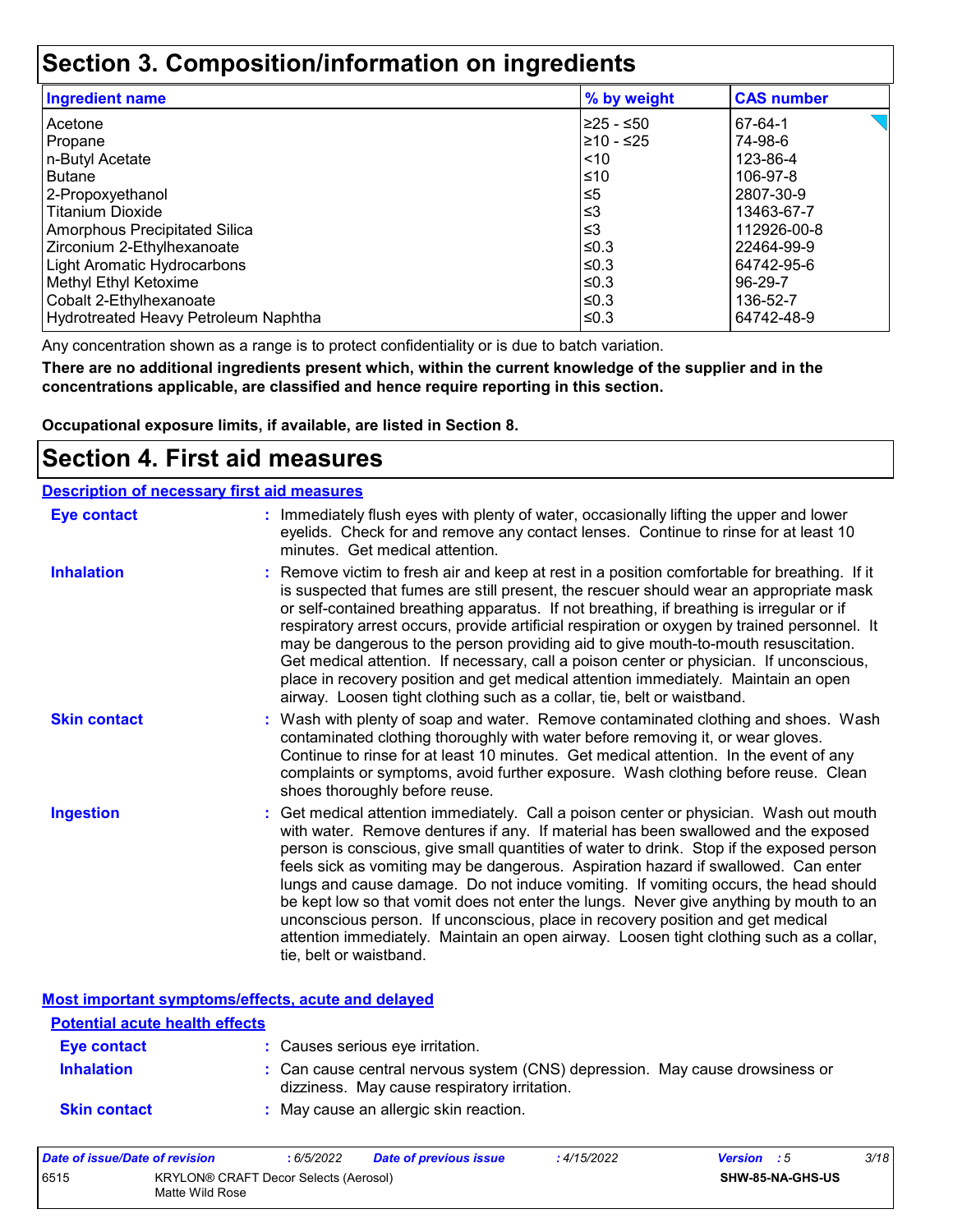## **Section 4. First aid measures**

| <b>Ingestion</b>                    | : Can cause central nervous system (CNS) depression. May be fatal if swallowed and<br>enters airways.                                                                                                                                                                                                                                                                                                           |
|-------------------------------------|-----------------------------------------------------------------------------------------------------------------------------------------------------------------------------------------------------------------------------------------------------------------------------------------------------------------------------------------------------------------------------------------------------------------|
| <b>Over-exposure signs/symptoms</b> |                                                                                                                                                                                                                                                                                                                                                                                                                 |
| <b>Eye contact</b>                  | : Adverse symptoms may include the following:<br>pain or irritation<br>watering<br>redness                                                                                                                                                                                                                                                                                                                      |
| <b>Inhalation</b>                   | : Adverse symptoms may include the following:<br>respiratory tract irritation<br>coughing<br>nausea or vomiting<br>headache<br>drowsiness/fatigue<br>dizziness/vertigo<br>unconsciousness<br>reduced fetal weight<br>increase in fetal deaths<br>skeletal malformations                                                                                                                                         |
| <b>Skin contact</b>                 | : Adverse symptoms may include the following:<br>irritation<br>redness<br>reduced fetal weight<br>increase in fetal deaths<br>skeletal malformations                                                                                                                                                                                                                                                            |
| <b>Ingestion</b>                    | : Adverse symptoms may include the following:<br>nausea or vomiting<br>reduced fetal weight<br>increase in fetal deaths<br>skeletal malformations                                                                                                                                                                                                                                                               |
|                                     | <b>Indication of immediate medical attention and special treatment needed, if necessary</b>                                                                                                                                                                                                                                                                                                                     |
| <b>Notes to physician</b>           | : Treat symptomatically. Contact poison treatment specialist immediately if large<br>quantities have been ingested or inhaled.                                                                                                                                                                                                                                                                                  |
| <b>Specific treatments</b>          | : No specific treatment.                                                                                                                                                                                                                                                                                                                                                                                        |
| <b>Protection of first-aiders</b>   | : No action shall be taken involving any personal risk or without suitable training. If it is<br>suspected that fumes are still present, the rescuer should wear an appropriate mask or<br>self-contained breathing apparatus. It may be dangerous to the person providing aid to<br>give mouth-to-mouth resuscitation. Wash contaminated clothing thoroughly with water<br>before removing it, or wear gloves. |

**See toxicological information (Section 11)**

### **Section 5. Fire-fighting measures**

| <b>Extinguishing media</b>                           |                                                                                                                                                                                                                                                                                                                                                                                                                                                       |                    |      |
|------------------------------------------------------|-------------------------------------------------------------------------------------------------------------------------------------------------------------------------------------------------------------------------------------------------------------------------------------------------------------------------------------------------------------------------------------------------------------------------------------------------------|--------------------|------|
| <b>Suitable extinguishing</b><br>media               | : Use an extinguishing agent suitable for the surrounding fire.                                                                                                                                                                                                                                                                                                                                                                                       |                    |      |
| <b>Unsuitable extinguishing</b><br>media             | : None known.                                                                                                                                                                                                                                                                                                                                                                                                                                         |                    |      |
| <b>Specific hazards arising</b><br>from the chemical | : Extremely flammable aerosol. Runoff to sewer may create fire or explosion hazard. In<br>a fire or if heated, a pressure increase will occur and the container may burst, with the<br>risk of a subsequent explosion. Gas may accumulate in low or confined areas or travel<br>a considerable distance to a source of ignition and flash back, causing fire or explosion.<br>Bursting aerosol containers may be propelled from a fire at high speed. |                    |      |
| Date of issue/Date of revision                       | :6/5/2022<br><b>Date of previous issue</b><br>:4/15/2022                                                                                                                                                                                                                                                                                                                                                                                              | <b>Version</b> : 5 | 4/18 |
| 6515<br>Matte Wild Rose                              | <b>KRYLON® CRAFT Decor Selects (Aerosol)</b>                                                                                                                                                                                                                                                                                                                                                                                                          | SHW-85-NA-GHS-US   |      |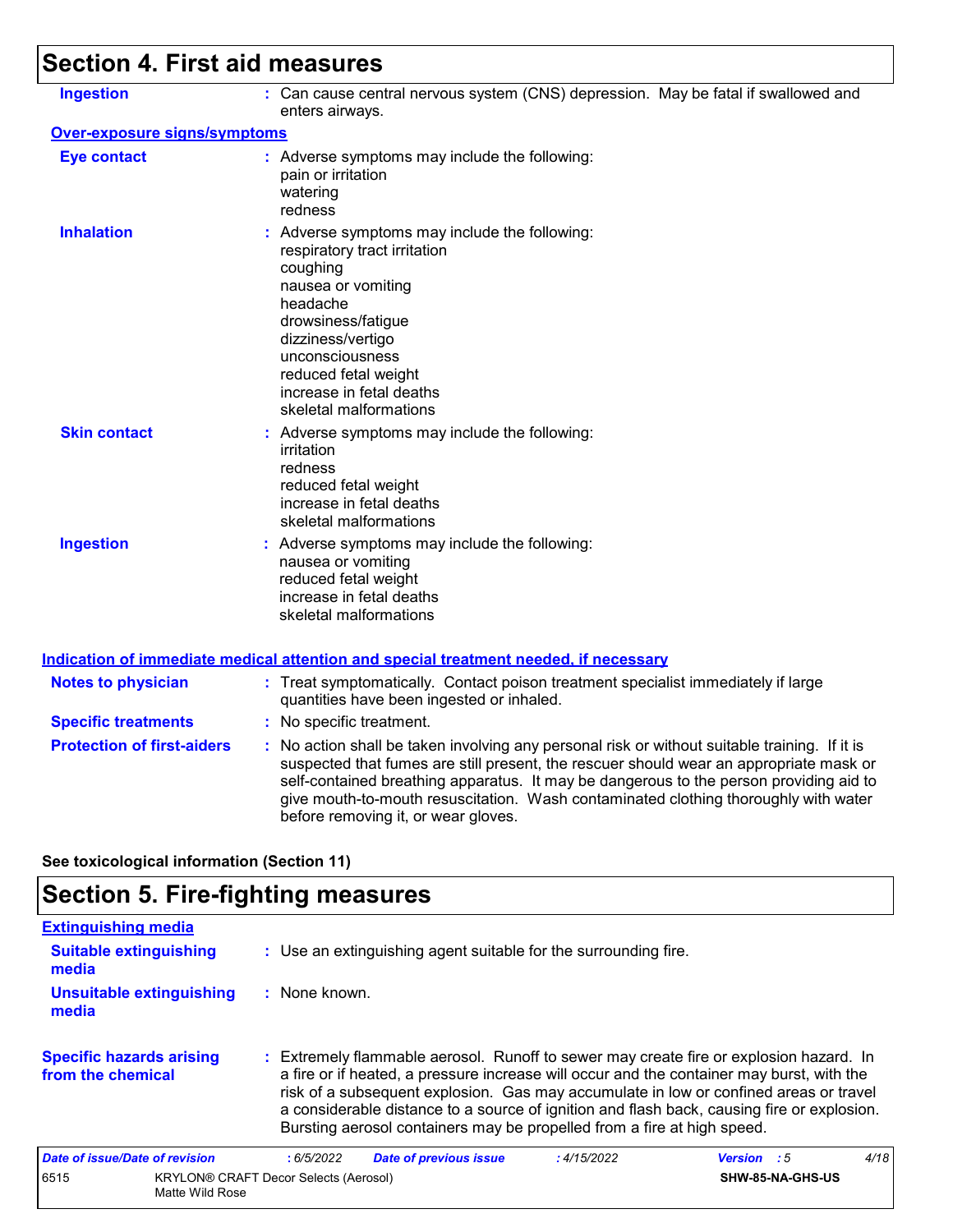### **Section 5. Fire-fighting measures**

| <b>Hazardous thermal</b><br>decomposition products       | Decomposition products may include the following materials:<br>carbon dioxide<br>carbon monoxide<br>metal oxide/oxides                                                                                                                                                                                                        |
|----------------------------------------------------------|-------------------------------------------------------------------------------------------------------------------------------------------------------------------------------------------------------------------------------------------------------------------------------------------------------------------------------|
| <b>Special protective actions</b><br>for fire-fighters   | : Promptly isolate the scene by removing all persons from the vicinity of the incident if<br>there is a fire. No action shall be taken involving any personal risk or without suitable<br>training. Move containers from fire area if this can be done without risk. Use water<br>spray to keep fire-exposed containers cool. |
| <b>Special protective</b><br>equipment for fire-fighters | Fire-fighters should wear appropriate protective equipment and self-contained breathing<br>apparatus (SCBA) with a full face-piece operated in positive pressure mode.                                                                                                                                                        |

### **Section 6. Accidental release measures**

#### **Personal precautions, protective equipment and emergency procedures**

| For non-emergency<br>personnel                        | : No action shall be taken involving any personal risk or without suitable training.<br>Evacuate surrounding areas. Keep unnecessary and unprotected personnel from<br>entering. In the case of aerosols being ruptured, care should be taken due to the rapid<br>escape of the pressurized contents and propellant. If a large number of containers are<br>ruptured, treat as a bulk material spillage according to the instructions in the clean-up<br>section. Do not touch or walk through spilled material. Shut off all ignition sources. No<br>flares, smoking or flames in hazard area. Avoid breathing vapor or mist. Provide<br>adequate ventilation. Wear appropriate respirator when ventilation is inadequate. Put<br>on appropriate personal protective equipment. |
|-------------------------------------------------------|----------------------------------------------------------------------------------------------------------------------------------------------------------------------------------------------------------------------------------------------------------------------------------------------------------------------------------------------------------------------------------------------------------------------------------------------------------------------------------------------------------------------------------------------------------------------------------------------------------------------------------------------------------------------------------------------------------------------------------------------------------------------------------|
| For emergency responders                              | : If specialized clothing is required to deal with the spillage, take note of any information in<br>Section 8 on suitable and unsuitable materials. See also the information in "For non-<br>emergency personnel".                                                                                                                                                                                                                                                                                                                                                                                                                                                                                                                                                               |
| <b>Environmental precautions</b>                      | : Avoid dispersal of spilled material and runoff and contact with soil, waterways, drains<br>and sewers. Inform the relevant authorities if the product has caused environmental<br>pollution (sewers, waterways, soil or air).                                                                                                                                                                                                                                                                                                                                                                                                                                                                                                                                                  |
| Methods and materials for containment and cleaning up |                                                                                                                                                                                                                                                                                                                                                                                                                                                                                                                                                                                                                                                                                                                                                                                  |
| <b>Small spill</b>                                    | : Stop leak if without risk. Move containers from spill area. Use spark-proof tools and<br>explosion-proof equipment. Dilute with water and mop up if water-soluble. Alternatively,<br>or if water-insoluble, absorb with an inert dry material and place in an appropriate waste<br>disposal container. Dispose of via a licensed waste disposal contractor.                                                                                                                                                                                                                                                                                                                                                                                                                    |
| <b>Large spill</b>                                    | : Stop leak if without risk. Move containers from spill area. Use spark-proof tools and<br>explosion-proof equipment. Approach release from upwind. Prevent entry into sewers,<br>water courses, basements or confined areas. Wash spillages into an effluent treatment<br>plant or proceed as follows. Contain and collect spillage with non-combustible,<br>absorbent material e.g. sand, earth, vermiculite or diatomaceous earth and place in<br>container for disposal according to local regulations (see Section 13). Dispose of via a<br>licensed waste disposal contractor. Contaminated absorbent material may pose the<br>same hazard as the spilled product. Note: see Section 1 for emergency contact<br>information and Section 13 for waste disposal.             |

### **Section 7. Handling and storage**

**Precautions for safe handling**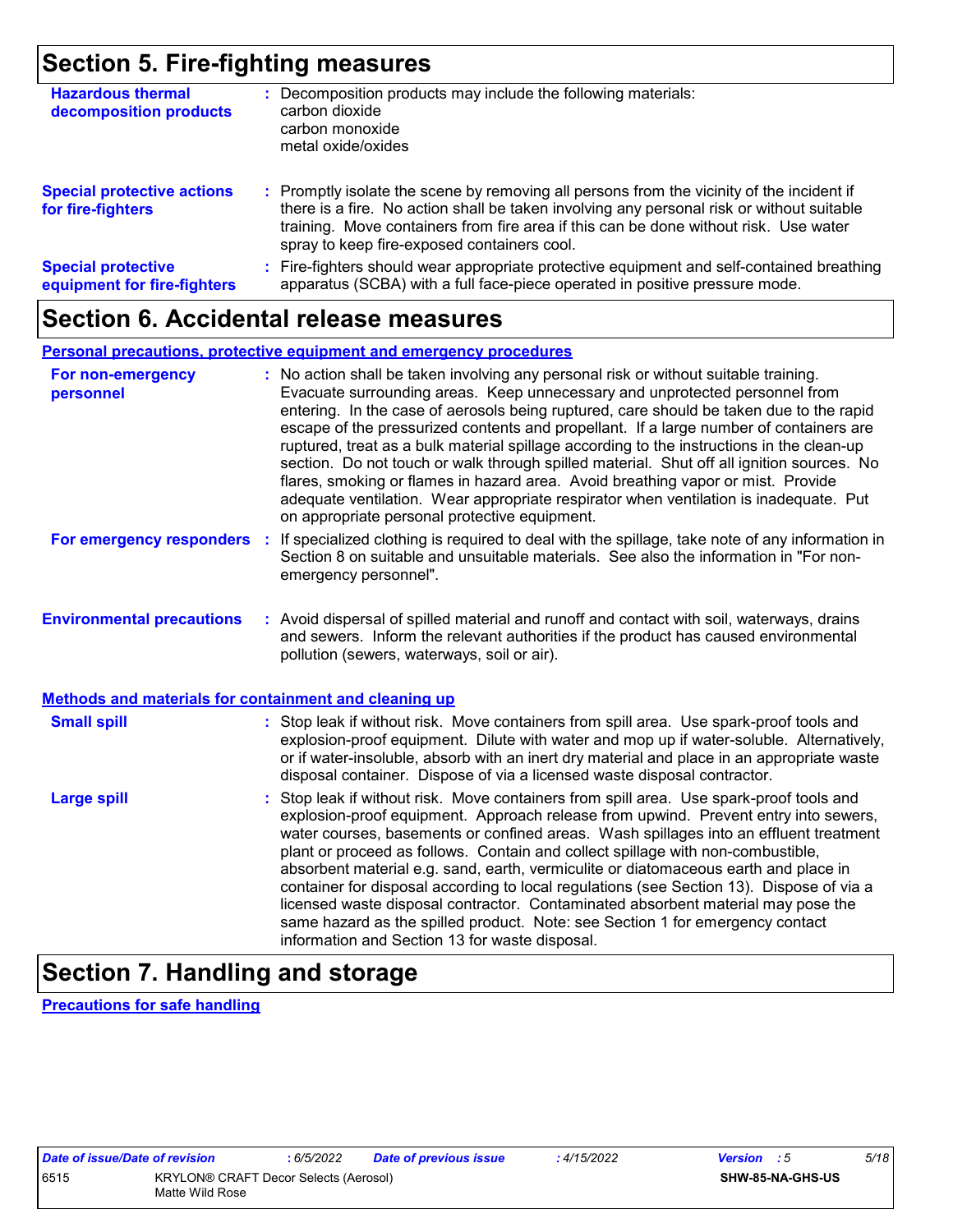## **Section 7. Handling and storage**

| <b>Protective measures</b>                                                       | : Put on appropriate personal protective equipment (see Section 8). Persons with a<br>history of skin sensitization problems should not be employed in any process in which<br>this product is used. Pressurized container: protect from sunlight and do not expose to<br>temperatures exceeding 50°C. Do not pierce or burn, even after use. Avoid exposure -<br>obtain special instructions before use. Avoid exposure during pregnancy. Do not<br>handle until all safety precautions have been read and understood. Do not get in eyes<br>or on skin or clothing. Do not breathe vapor or mist. Do not swallow. Avoid breathing<br>gas. Use only with adequate ventilation. Wear appropriate respirator when ventilation is<br>inadequate. Store and use away from heat, sparks, open flame or any other ignition<br>source. Use explosion-proof electrical (ventilating, lighting and material handling)<br>equipment. Use only non-sparking tools. Empty containers retain product residue and<br>can be hazardous. |
|----------------------------------------------------------------------------------|---------------------------------------------------------------------------------------------------------------------------------------------------------------------------------------------------------------------------------------------------------------------------------------------------------------------------------------------------------------------------------------------------------------------------------------------------------------------------------------------------------------------------------------------------------------------------------------------------------------------------------------------------------------------------------------------------------------------------------------------------------------------------------------------------------------------------------------------------------------------------------------------------------------------------------------------------------------------------------------------------------------------------|
| <b>Advice on general</b><br>occupational hygiene                                 | : Eating, drinking and smoking should be prohibited in areas where this material is<br>handled, stored and processed. Workers should wash hands and face before eating,<br>drinking and smoking. Remove contaminated clothing and protective equipment before<br>entering eating areas. See also Section 8 for additional information on hygiene<br>measures.                                                                                                                                                                                                                                                                                                                                                                                                                                                                                                                                                                                                                                                             |
| <b>Conditions for safe storage,</b><br>including any<br><b>incompatibilities</b> | : Store in accordance with local regulations. Store away from direct sunlight in a dry, cool<br>and well-ventilated area, away from incompatible materials (see Section 10) and food<br>and drink. Protect from sunlight. Store locked up. Eliminate all ignition sources. Use<br>appropriate containment to avoid environmental contamination. See Section 10 for<br>incompatible materials before handling or use.                                                                                                                                                                                                                                                                                                                                                                                                                                                                                                                                                                                                      |

### **Section 8. Exposure controls/personal protection**

#### **Control parameters**

**Occupational exposure limits (OSHA United States)**

| ACGIH TLV (United States, 1/2021).<br>TWA: 250 ppm 8 hours.<br>STEL: 500 ppm 15 minutes.<br>NIOSH REL (United States, 10/2020).<br>TWA: 250 ppm 10 hours.<br>TWA: 590 mg/m <sup>3</sup> 10 hours.                                                                                                                                                     |                                                                                |  |  |
|-------------------------------------------------------------------------------------------------------------------------------------------------------------------------------------------------------------------------------------------------------------------------------------------------------------------------------------------------------|--------------------------------------------------------------------------------|--|--|
| OSHA PEL (United States, 5/2018).<br>TWA: 1000 ppm 8 hours.<br>TWA: 2400 mg/m <sup>3</sup> 8 hours.                                                                                                                                                                                                                                                   |                                                                                |  |  |
| NIOSH REL (United States, 10/2020).<br>TWA: 1000 ppm 10 hours.<br>TWA: 1800 mg/m <sup>3</sup> 10 hours.<br>OSHA PEL (United States, 5/2018).<br>TWA: 1000 ppm 8 hours.<br>TWA: 1800 mg/m <sup>3</sup> 8 hours.<br>ACGIH TLV (United States, 1/2021). Oxygen<br>Depletion [Asphyxiant]. Explosive potential                                            |                                                                                |  |  |
| NIOSH REL (United States, 10/2020).<br>TWA: 150 ppm 10 hours.<br>TWA: 710 mg/m <sup>3</sup> 10 hours.<br>STEL: 200 ppm 15 minutes.<br>STEL: 950 mg/m <sup>3</sup> 15 minutes.<br>OSHA PEL (United States, 5/2018).<br>TWA: 150 ppm 8 hours.<br>TWA: 710 mg/m <sup>3</sup> 8 hours.<br>ACGIH TLV (United States, 1/2021).<br>STEL: 150 ppm 15 minutes. |                                                                                |  |  |
|                                                                                                                                                                                                                                                                                                                                                       | 6/18                                                                           |  |  |
|                                                                                                                                                                                                                                                                                                                                                       | <b>Date of previous issue</b><br>:4/15/2022<br>Version : 5<br>SHW-85-NA-GHS-US |  |  |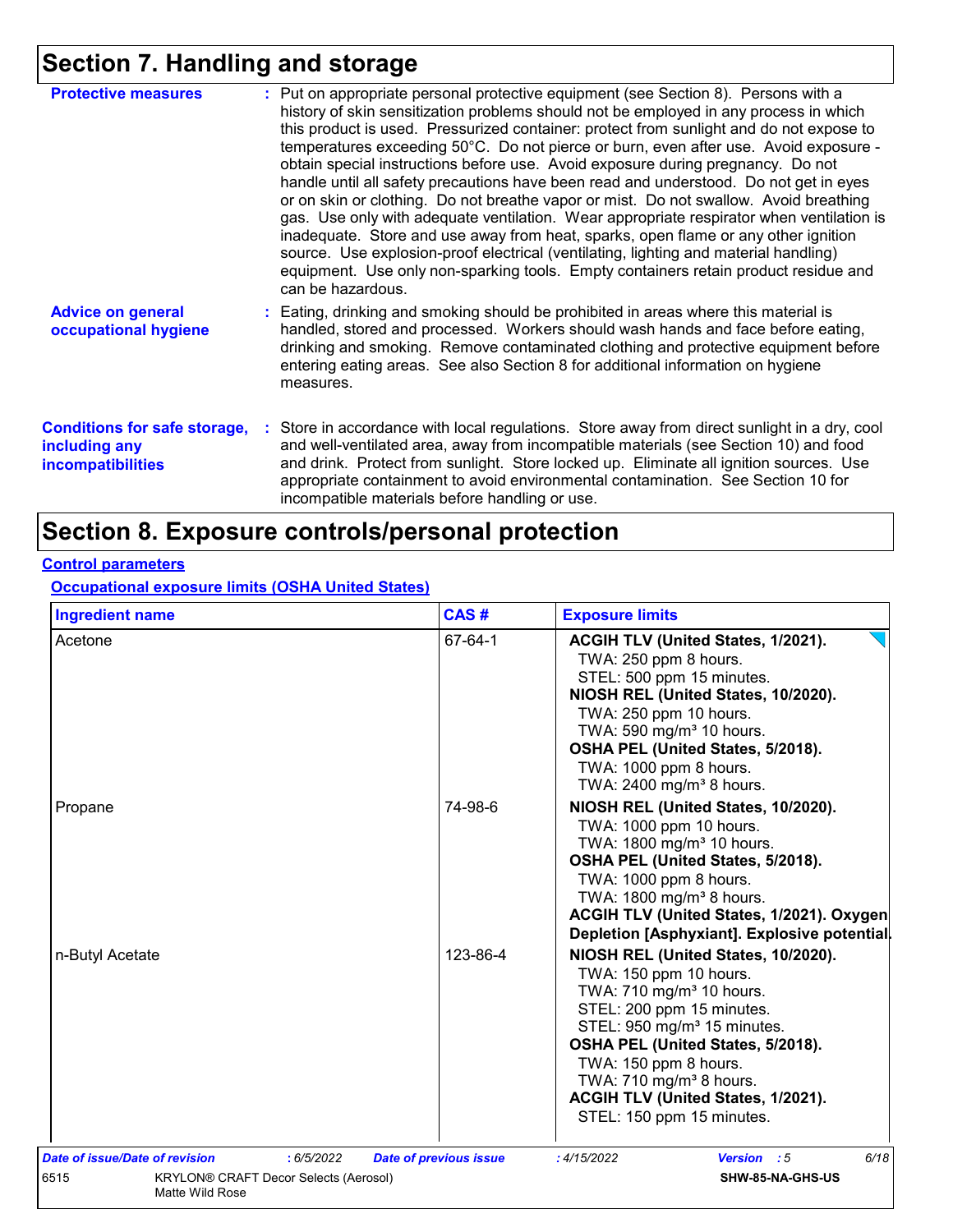|                                      |             | TWA: 50 ppm 8 hours.                                |
|--------------------------------------|-------------|-----------------------------------------------------|
| <b>Butane</b>                        | 106-97-8    | NIOSH REL (United States, 10/2020).                 |
|                                      |             | TWA: 800 ppm 10 hours.                              |
|                                      |             | TWA: 1900 mg/m <sup>3</sup> 10 hours.               |
|                                      |             | ACGIH TLV (United States, 1/2021).                  |
|                                      |             | <b>Explosive potential.</b>                         |
|                                      |             | STEL: 1000 ppm 15 minutes.                          |
| 2-Propoxyethanol                     | 2807-30-9   | None.                                               |
| <b>Titanium Dioxide</b>              | 13463-67-7  | ACGIH TLV (United States, 1/2021).                  |
|                                      |             | TWA: 10 mg/m <sup>3</sup> 8 hours.                  |
|                                      |             | OSHA PEL (United States, 5/2018).                   |
|                                      |             | TWA: 15 mg/m <sup>3</sup> 8 hours. Form: Total dust |
| Amorphous Precipitated Silica        | 112926-00-8 | NIOSH REL (United States, 10/2020).                 |
|                                      |             | TWA: 6 mg/m <sup>3</sup> 10 hours.                  |
| Zirconium 2-Ethylhexanoate           | 22464-99-9  | ACGIH TLV (United States, 1/2021).                  |
|                                      |             | TWA: 5 mg/m <sup>3</sup> , (as Zr) 8 hours.         |
|                                      |             | STEL: 10 mg/m <sup>3</sup> , (as Zr) 15 minutes.    |
|                                      |             | NIOSH REL (United States, 10/2020).                 |
|                                      |             | TWA: $5 \text{ mg/m}^3$ , (as Zr) 10 hours.         |
|                                      |             | STEL: 10 mg/m <sup>3</sup> , (as Zr) 15 minutes.    |
|                                      |             | OSHA PEL (United States, 5/2018).                   |
|                                      |             | TWA: $5 \text{ mg/m}^3$ , (as Zr) 8 hours.          |
| Light Aromatic Hydrocarbons          | 64742-95-6  | None.                                               |
| Methyl Ethyl Ketoxime                | 96-29-7     | OARS WEEL (United States, 1/2021). Skin             |
|                                      |             | sensitizer.                                         |
|                                      |             | TWA: 10 ppm 8 hours.                                |
| Cobalt 2-Ethylhexanoate              | 136-52-7    | ACGIH TLV (United States, 1/2021). Skin             |
|                                      |             | sensitizer. Inhalation sensitizer.                  |
|                                      |             | TWA: $0.02$ mg/m <sup>3</sup> , (as Co) 8 hours.    |
| Hydrotreated Heavy Petroleum Naphtha | 64742-48-9  | None.                                               |

#### **Occupational exposure limits (Canada)**

| <b>Ingredient name</b>                                                                              | CAS#                          | <b>Exposure limits</b>                                                                                                                                                                                                                                                                                                                                                                                                                                                                                                                                                                                                                                                                                                                     |
|-----------------------------------------------------------------------------------------------------|-------------------------------|--------------------------------------------------------------------------------------------------------------------------------------------------------------------------------------------------------------------------------------------------------------------------------------------------------------------------------------------------------------------------------------------------------------------------------------------------------------------------------------------------------------------------------------------------------------------------------------------------------------------------------------------------------------------------------------------------------------------------------------------|
| acetone                                                                                             | 67-64-1                       | CA Alberta Provincial (Canada, 6/2018).<br>8 hrs OEL: 1200 mg/m <sup>3</sup> 8 hours.<br>15 min OEL: 1800 mg/m <sup>3</sup> 15 minutes.<br>8 hrs OEL: 500 ppm 8 hours.<br>15 min OEL: 750 ppm 15 minutes.<br><b>CA British Columbia Provincial (Canada,</b><br>$6/2021$ ).<br>TWA: 250 ppm 8 hours.<br>STEL: 500 ppm 15 minutes.<br>CA Ontario Provincial (Canada, 6/2019).<br>TWA: 250 ppm 8 hours.<br>STEL: 500 ppm 15 minutes.<br>CA Quebec Provincial (Canada, 6/2021).<br>TWAEV: 500 ppm 8 hours.<br>TWAEV: 1190 mg/m <sup>3</sup> 8 hours.<br>STEV: 1000 ppm 15 minutes.<br>STEV: 2380 mg/m <sup>3</sup> 15 minutes.<br><b>CA Saskatchewan Provincial (Canada,</b><br>7/2013).<br>STEL: 750 ppm 15 minutes.<br>TWA: 500 ppm 8 hours. |
| Normal propane                                                                                      | 74-98-6                       | CA Alberta Provincial (Canada, 6/2018).<br>8 hrs OEL: 1000 ppm 8 hours.                                                                                                                                                                                                                                                                                                                                                                                                                                                                                                                                                                                                                                                                    |
| Date of issue/Date of revision<br>:6/5/2022<br>6515<br><b>KRYLON® CRAFT Decor Selects (Aerosol)</b> | <b>Date of previous issue</b> | 7/18<br>:4/15/2022<br><b>Version</b> : 5<br>SHW-85-NA-GHS-US                                                                                                                                                                                                                                                                                                                                                                                                                                                                                                                                                                                                                                                                               |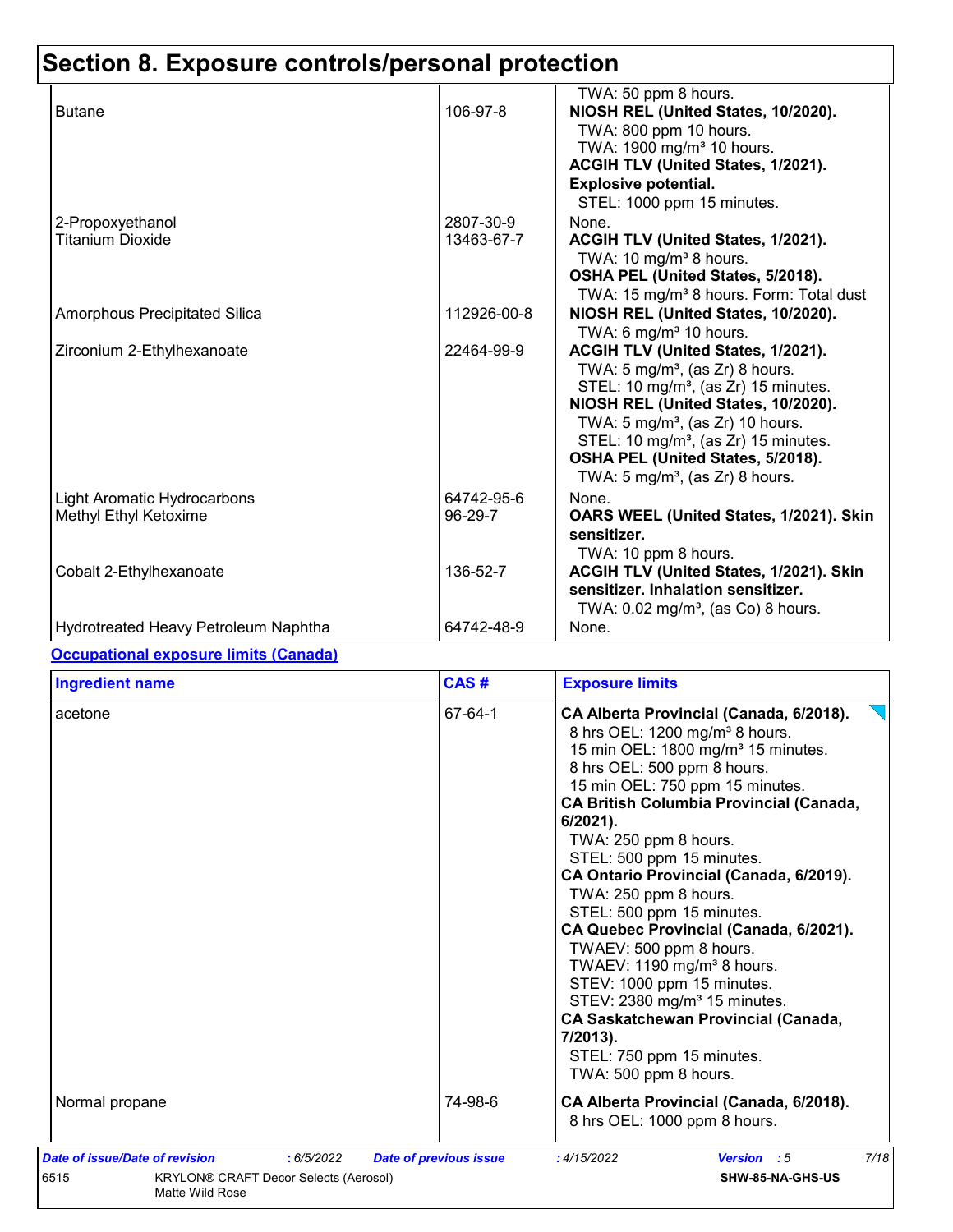|                  |            | CA Quebec Provincial (Canada, 6/2021).<br>TWAEV: 1000 ppm 8 hours.<br>TWAEV: 1800 mg/m <sup>3</sup> 8 hours.<br><b>CA Saskatchewan Provincial (Canada,</b><br>7/2013).<br>STEL: 1250 ppm 15 minutes.<br>TWA: 1000 ppm 8 hours.<br><b>CA British Columbia Provincial (Canada,</b><br>6/2021). Oxygen Depletion [Asphyxiant].<br><b>Explosive potential.</b><br>CA Ontario Provincial (Canada, 6/2019).                                                                                                                                                                                                                                          |
|------------------|------------|------------------------------------------------------------------------------------------------------------------------------------------------------------------------------------------------------------------------------------------------------------------------------------------------------------------------------------------------------------------------------------------------------------------------------------------------------------------------------------------------------------------------------------------------------------------------------------------------------------------------------------------------|
|                  |            | <b>Oxygen Depletion [Asphyxiant]. Explosive</b><br>potential.                                                                                                                                                                                                                                                                                                                                                                                                                                                                                                                                                                                  |
| n-butyl acetate  | 123-86-4   | CA Alberta Provincial (Canada, 6/2018).<br>15 min OEL: 200 ppm 15 minutes.<br>15 min OEL: 950 mg/m <sup>3</sup> 15 minutes.<br>8 hrs OEL: 150 ppm 8 hours.<br>8 hrs OEL: 713 mg/m <sup>3</sup> 8 hours.<br><b>CA Saskatchewan Provincial (Canada,</b><br>7/2013).<br>STEL: 200 ppm 15 minutes.<br>TWA: 150 ppm 8 hours.<br>CA Ontario Provincial (Canada, 6/2019).<br>STEL: 150 ppm 15 minutes.<br>TWA: 50 ppm 8 hours.<br><b>CA British Columbia Provincial (Canada,</b><br>$6/2021$ ).<br>STEL: 150 ppm 15 minutes.<br>TWA: 50 ppm 8 hours.<br>CA Quebec Provincial (Canada, 6/2021).<br>STEV: 150 ppm 15 minutes.<br>TWAEV: 50 ppm 8 hours. |
| <b>Butane</b>    | 106-97-8   | CA Alberta Provincial (Canada, 6/2018).<br>8 hrs OEL: 1000 ppm 8 hours.<br>CA Quebec Provincial (Canada, 6/2021).<br>TWAEV: 800 ppm 8 hours.<br>TWAEV: 1900 mg/m <sup>3</sup> 8 hours.<br><b>CA Saskatchewan Provincial (Canada,</b><br>7/2013).<br>STEL: 1250 ppm 15 minutes.<br>TWA: 1000 ppm 8 hours.<br><b>CA British Columbia Provincial (Canada,</b><br>6/2021). Explosive potential.<br>STEL: 1000 ppm 15 minutes.<br>CA Ontario Provincial (Canada, 6/2019).<br><b>Explosive potential.</b><br>STEL: 1000 ppm 15 minutes.                                                                                                              |
| 2-Propoxyethanol | 2807-30-9  | CA Ontario Provincial (Canada, 6/2019).<br>Absorbed through skin.<br>TWA: 110 mg/m <sup>3</sup> 8 hours.                                                                                                                                                                                                                                                                                                                                                                                                                                                                                                                                       |
| Titanium dioxide | 13463-67-7 | TWA: 25 ppm 8 hours.<br><b>CA British Columbia Provincial (Canada,</b><br>$6/2021$ ).<br>TWA: 10 mg/m <sup>3</sup> 8 hours. Form: Total dust<br>TWA: 3 mg/m <sup>3</sup> 8 hours. Form: respirable<br>fraction                                                                                                                                                                                                                                                                                                                                                                                                                                 |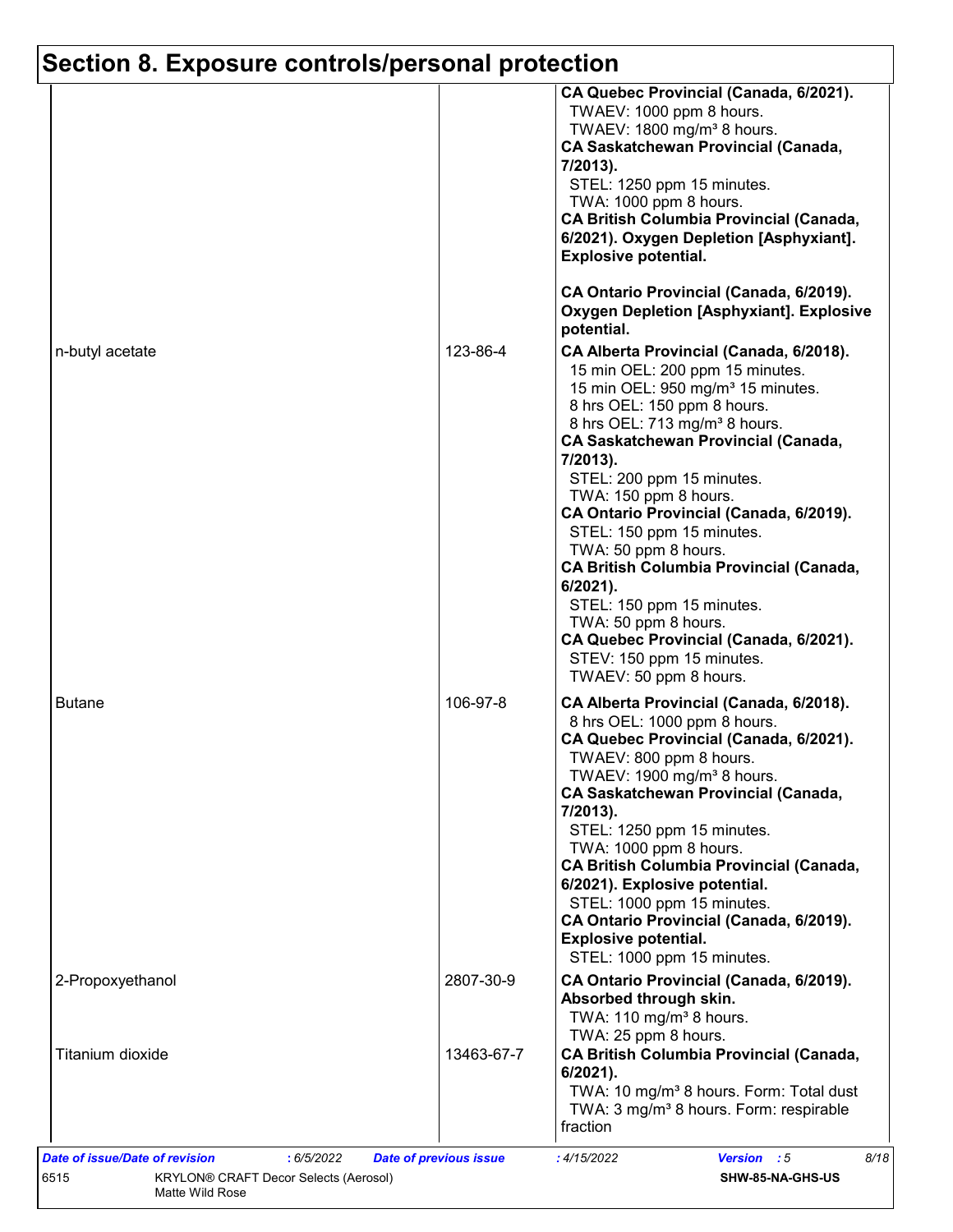| Zirconium 2-Ethylhexanoate | 22464-99-9 | CA Quebec Provincial (Canada, 6/2021).<br>TWAEV: 10 mg/m <sup>3</sup> 8 hours. Form: Total dust.<br>CA Alberta Provincial (Canada, 6/2018).<br>8 hrs OEL: 10 mg/m <sup>3</sup> 8 hours.<br>CA Ontario Provincial (Canada, 6/2019).<br>TWA: 10 mg/m <sup>3</sup> 8 hours.<br><b>CA Saskatchewan Provincial (Canada,</b><br>7/2013).<br>STEL: 20 mg/m <sup>3</sup> 15 minutes.<br>TWA: 10 mg/m <sup>3</sup> 8 hours.<br>CA Alberta Provincial (Canada, 6/2018).                                                                                                             |
|----------------------------|------------|---------------------------------------------------------------------------------------------------------------------------------------------------------------------------------------------------------------------------------------------------------------------------------------------------------------------------------------------------------------------------------------------------------------------------------------------------------------------------------------------------------------------------------------------------------------------------|
|                            |            | 8 hrs OEL: 5 mg/m <sup>3</sup> , (as Zr) 8 hours.<br>15 min OEL: 10 mg/m <sup>3</sup> , (as Zr) 15 minutes.<br><b>CA British Columbia Provincial (Canada,</b><br>6/2021).<br>TWA: $5 \text{ mg/m}^3$ , (as Zr) 8 hours.<br>STEL: 10 mg/m <sup>3</sup> , (as Zr) 15 minutes.<br>CA Quebec Provincial (Canada, 6/2021).<br>TWAEV: $5 \text{ mg/m}^3$ , (as Zr) 8 hours.<br>STEV: 10 mg/m <sup>3</sup> , (as Zr) 15 minutes.<br>CA Ontario Provincial (Canada, 6/2019).<br>STEL: 10 mg/m <sup>3</sup> , (as Zr) 15 minutes.<br>TWA: $5 \text{ mg/m}^3$ , (as Zr) 8 hours.    |
| Methyl Ethyl Ketoxime      | 96-29-7    | OARS WEEL (United States, 1/2021). Skin<br>sensitizer.<br>TWA: 10 ppm 8 hours.                                                                                                                                                                                                                                                                                                                                                                                                                                                                                            |
| Cobalt 2-Ethylhexanoate    | 136-52-7   | <b>CA British Columbia Provincial (Canada,</b><br>6/2021). Skin sensitizer. Inhalation<br>sensitizer.<br>TWA: 0.02 mg/m <sup>3</sup> , (as Co, Total) 8 hours.<br>CA Quebec Provincial (Canada, 6/2021).<br>Skin sensitizer.<br>TWAEV: 0.02 mg/m <sup>3</sup> , (as Co) 8 hours.<br>CA Ontario Provincial (Canada, 6/2019).<br>TWA: 0.02 mg/m <sup>3</sup> , (as Co) 8 hours.<br><b>CA Saskatchewan Provincial (Canada,</b><br>7/2013).<br>STEL: 0.06 mg/m <sup>3</sup> , (measured as Co) 15<br>minutes.<br>TWA: $0.02$ mg/m <sup>3</sup> , (measured as Co) 8<br>hours. |

#### **Occupational exposure limits (Mexico)**

|                                                                         |  |           | CAS#                          | <b>Exposure limits</b>                                                                    |                                                                                   |      |  |
|-------------------------------------------------------------------------|--|-----------|-------------------------------|-------------------------------------------------------------------------------------------|-----------------------------------------------------------------------------------|------|--|
| Acetone                                                                 |  |           | 67-64-1                       | NOM-010-STPS-2014 (Mexico, 4/2016).<br>TWA: 500 ppm 8 hours.<br>STEL: 750 ppm 15 minutes. |                                                                                   |      |  |
| Propane                                                                 |  |           | 74-98-6                       | NOM-010-STPS-2014 (Mexico, 4/2016).<br>TWA: 1000 ppm 8 hours.                             |                                                                                   |      |  |
| n-Butyl Acetate                                                         |  |           | 123-86-4                      | NOM-010-STPS-2014 (Mexico, 4/2016).<br>TWA: 150 ppm 8 hours.<br>STEL: 200 ppm 15 minutes. |                                                                                   |      |  |
| <b>Butane</b>                                                           |  |           | 106-97-8                      | TWA: 1000 ppm 8 hours.                                                                    | NOM-010-STPS-2014 (Mexico, 4/2016).                                               |      |  |
| Zirconium 2-Ethylhexanoate                                              |  |           | 22464-99-9                    |                                                                                           | NOM-010-STPS-2014 (Mexico, 4/2016).<br>TWA: $5 \text{ mg/m}^3$ , (as Zr) 8 hours. |      |  |
| Date of issue/Date of revision                                          |  | :6/5/2022 | <b>Date of previous issue</b> | : 4/15/2022                                                                               | <b>Version</b> : 5                                                                | 9/18 |  |
| 6515<br><b>KRYLON® CRAFT Decor Selects (Aerosol)</b><br>Matte Wild Rose |  |           |                               |                                                                                           | SHW-85-NA-GHS-US                                                                  |      |  |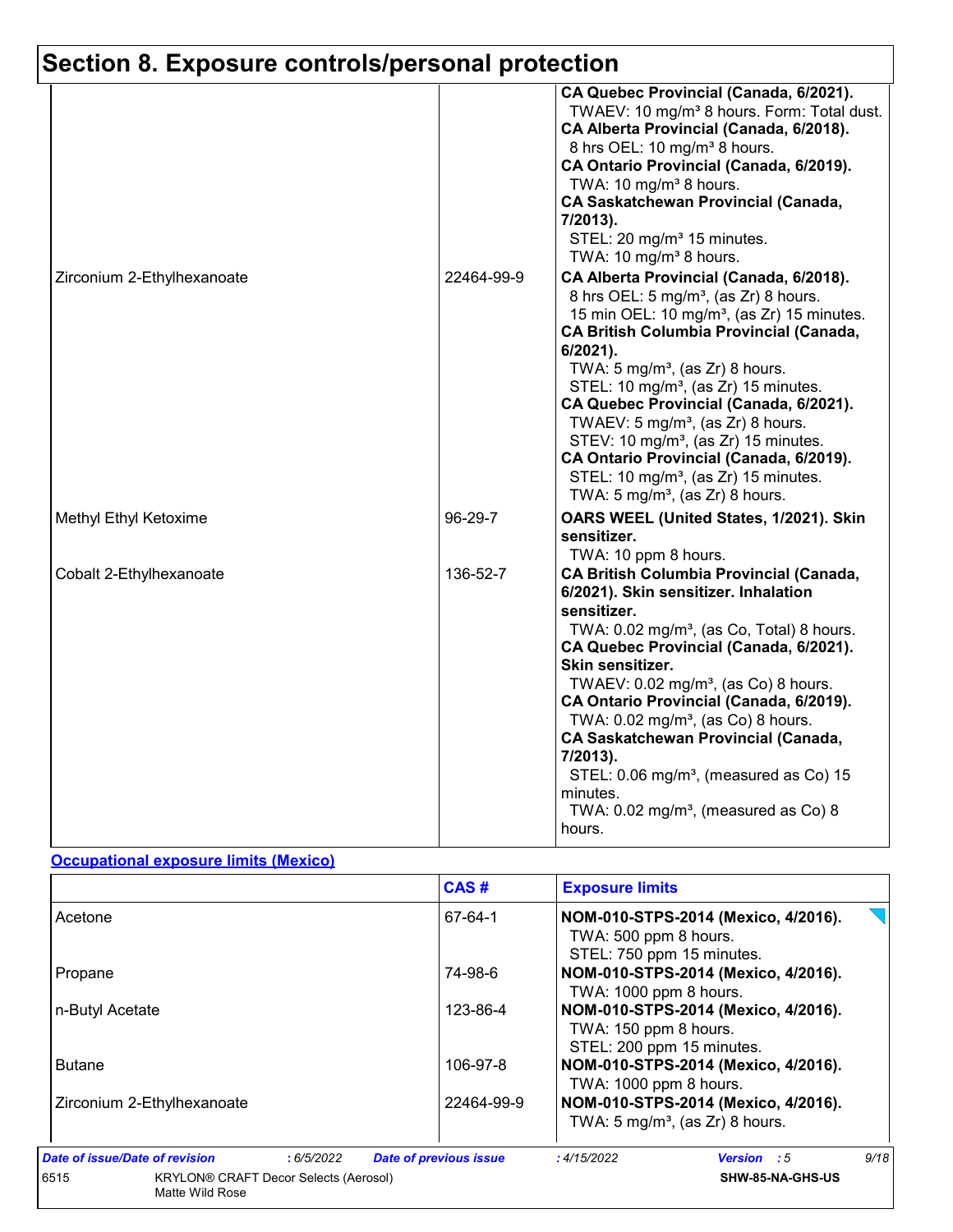| Cobalt 2-Ethylhexanoate | 136-52-7 | STEL: 10 mg/m <sup>3</sup> , (as Zr) 15 minutes.<br> NOM-010-STPS-2014 (Mexico, 4/2016).<br>TWA: $0.02 \text{ mg/m}^3$ , (as Co) 8 hours. |
|-------------------------|----------|-------------------------------------------------------------------------------------------------------------------------------------------|
|-------------------------|----------|-------------------------------------------------------------------------------------------------------------------------------------------|

| <b>Appropriate engineering</b><br><b>controls</b> | : Use only with adequate ventilation. Use process enclosures, local exhaust ventilation or<br>other engineering controls to keep worker exposure to airborne contaminants below any<br>recommended or statutory limits. The engineering controls also need to keep gas,<br>vapor or dust concentrations below any lower explosive limits. Use explosion-proof<br>ventilation equipment.                                                                                                                                                                                                                                |
|---------------------------------------------------|------------------------------------------------------------------------------------------------------------------------------------------------------------------------------------------------------------------------------------------------------------------------------------------------------------------------------------------------------------------------------------------------------------------------------------------------------------------------------------------------------------------------------------------------------------------------------------------------------------------------|
| <b>Environmental exposure</b><br><b>controls</b>  | : Emissions from ventilation or work process equipment should be checked to ensure<br>they comply with the requirements of environmental protection legislation. In some<br>cases, fume scrubbers, filters or engineering modifications to the process equipment<br>will be necessary to reduce emissions to acceptable levels.                                                                                                                                                                                                                                                                                        |
| <b>Individual protection measures</b>             |                                                                                                                                                                                                                                                                                                                                                                                                                                                                                                                                                                                                                        |
| <b>Hygiene measures</b>                           | : Wash hands, forearms and face thoroughly after handling chemical products, before<br>eating, smoking and using the lavatory and at the end of the working period.<br>Appropriate techniques should be used to remove potentially contaminated clothing.<br>Contaminated work clothing should not be allowed out of the workplace. Wash<br>contaminated clothing before reusing. Ensure that eyewash stations and safety<br>showers are close to the workstation location.                                                                                                                                            |
| <b>Eye/face protection</b>                        | Safety eyewear complying with an approved standard should be used when a risk<br>assessment indicates this is necessary to avoid exposure to liquid splashes, mists,<br>gases or dusts. If contact is possible, the following protection should be worn, unless<br>the assessment indicates a higher degree of protection: chemical splash goggles.                                                                                                                                                                                                                                                                    |
| <b>Skin protection</b>                            |                                                                                                                                                                                                                                                                                                                                                                                                                                                                                                                                                                                                                        |
| <b>Hand protection</b>                            | : Chemical-resistant, impervious gloves complying with an approved standard should be<br>worn at all times when handling chemical products if a risk assessment indicates this is<br>necessary. Considering the parameters specified by the glove manufacturer, check<br>during use that the gloves are still retaining their protective properties. It should be<br>noted that the time to breakthrough for any glove material may be different for different<br>glove manufacturers. In the case of mixtures, consisting of several substances, the<br>protection time of the gloves cannot be accurately estimated. |
| <b>Body protection</b>                            | : Personal protective equipment for the body should be selected based on the task being<br>performed and the risks involved and should be approved by a specialist before<br>handling this product. When there is a risk of ignition from static electricity, wear anti-<br>static protective clothing. For the greatest protection from static discharges, clothing<br>should include anti-static overalls, boots and gloves.                                                                                                                                                                                         |
| <b>Other skin protection</b>                      | : Appropriate footwear and any additional skin protection measures should be selected<br>based on the task being performed and the risks involved and should be approved by a<br>specialist before handling this product.                                                                                                                                                                                                                                                                                                                                                                                              |
| <b>Respiratory protection</b>                     | : Based on the hazard and potential for exposure, select a respirator that meets the<br>appropriate standard or certification. Respirators must be used according to a<br>respiratory protection program to ensure proper fitting, training, and other important<br>aspects of use.                                                                                                                                                                                                                                                                                                                                    |

### **Section 9. Physical and chemical properties**

The conditions of measurement of all properties are at standard temperature and pressure unless otherwise indicated.

| <b>Appearance</b>     |                             |
|-----------------------|-----------------------------|
| <b>Physical state</b> | $:$ Liquid.                 |
| <b>Color</b>          | $\therefore$ Not available. |
| Odor                  | : Not available.            |
| <b>Odor threshold</b> | : Not available.            |

| Date of issue/Date of revision |                                                                 | : 6/5/2022 | Date of previous issue | : 4/15/2022 | <b>Version</b> : 5 |  | 10/18 |
|--------------------------------|-----------------------------------------------------------------|------------|------------------------|-------------|--------------------|--|-------|
| 6515                           | <b>KRYLON® CRAFT Decor Selects (Aerosol)</b><br>Matte Wild Rose |            |                        |             | SHW-85-NA-GHS-US   |  |       |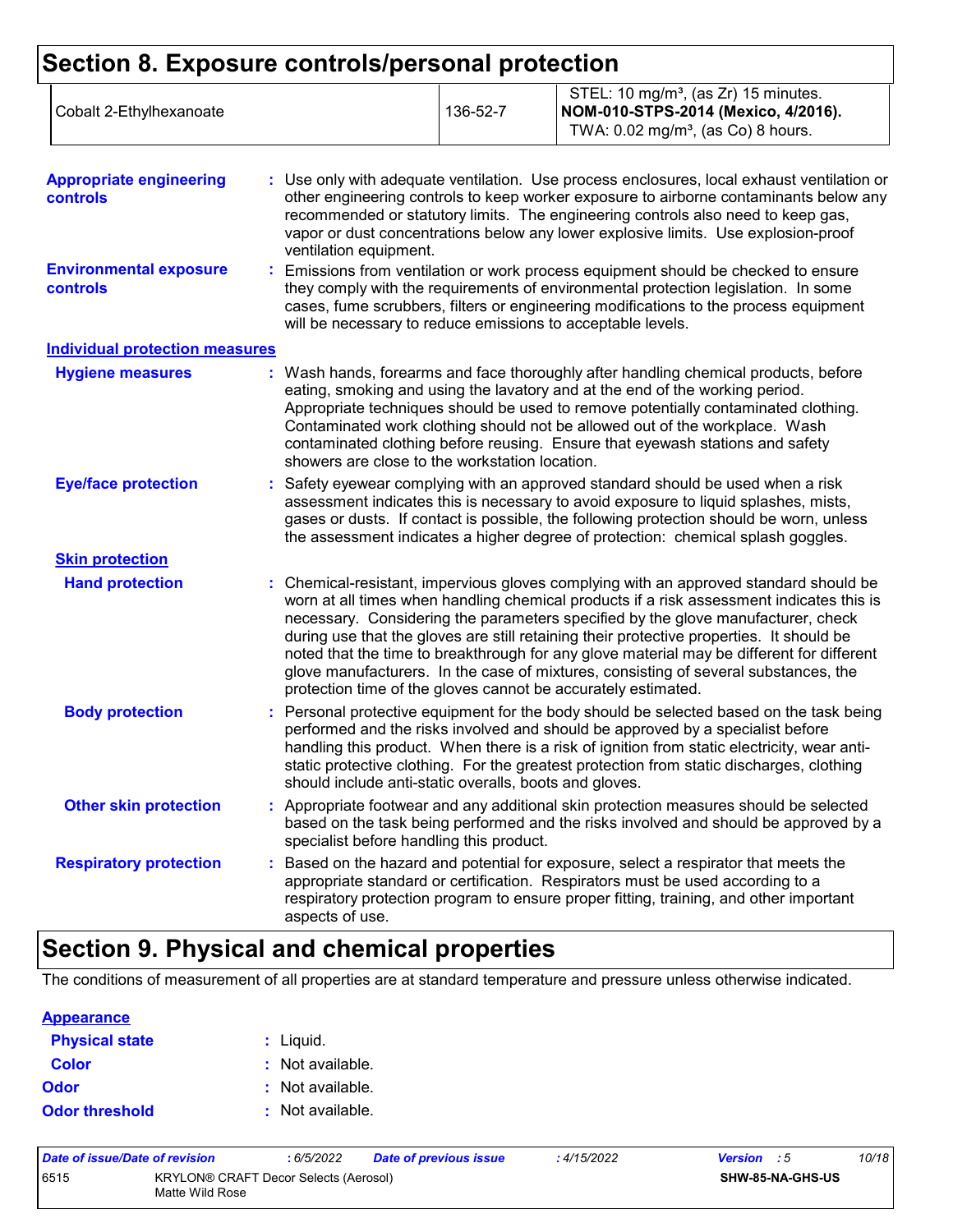### **Section 9. Physical and chemical properties**

| pH                                                                | : Not applicable.                                                |
|-------------------------------------------------------------------|------------------------------------------------------------------|
| <b>Melting point/freezing point</b>                               | : Not available.                                                 |
| <b>Boiling point, initial boiling</b><br>point, and boiling range | : Not available.                                                 |
| <b>Flash point</b>                                                | : Closed cup: -29°C (-20.2°F) [Pensky-Martens Closed Cup]        |
| <b>Evaporation rate</b>                                           | $: 5.6$ (butyl acetate = 1)                                      |
| <b>Flammability</b>                                               | : Not available.                                                 |
| Lower and upper explosion<br>limit/flammability limit             | : Lower: 1.26%<br>Upper: 15.8%                                   |
| <b>Vapor pressure</b>                                             | : $101.3$ kPa (760 mm Hg)                                        |
| <b>Relative vapor density</b>                                     | : $1.55$ [Air = 1]                                               |
| <b>Relative density</b>                                           | : 0.76                                                           |
| <b>Solubility</b>                                                 | : Not available.                                                 |
| <b>Partition coefficient: n-</b><br>octanol/water                 | : Not applicable.                                                |
| <b>Auto-ignition temperature</b>                                  | : Not available.                                                 |
| <b>Decomposition temperature</b>                                  | : Not available.                                                 |
| <b>Viscosity</b>                                                  | : Kinematic (40°C (104°F)): <20.5 mm <sup>2</sup> /s (<20.5 cSt) |
| <b>Molecular weight</b>                                           | Not applicable.                                                  |
| <b>Aerosol product</b>                                            |                                                                  |
| <b>Type of aerosol</b>                                            | $:$ Spray                                                        |
| <b>Heat of combustion</b>                                         | : $27.149$ kJ/g                                                  |

### **Section 10. Stability and reactivity**

| <b>Reactivity</b>                            | : No specific test data related to reactivity available for this product or its ingredients.              |
|----------------------------------------------|-----------------------------------------------------------------------------------------------------------|
| <b>Chemical stability</b>                    | : The product is stable.                                                                                  |
| <b>Possibility of hazardous</b><br>reactions | : Under normal conditions of storage and use, hazardous reactions will not occur.                         |
| <b>Conditions to avoid</b>                   | : Avoid all possible sources of ignition (spark or flame).                                                |
| <b>Incompatible materials</b>                | : No specific data.                                                                                       |
| <b>Hazardous decomposition</b><br>products   | : Under normal conditions of storage and use, hazardous decomposition products should<br>not be produced. |

### **Section 11. Toxicological information**

**Information on toxicological effects**

**Acute toxicity**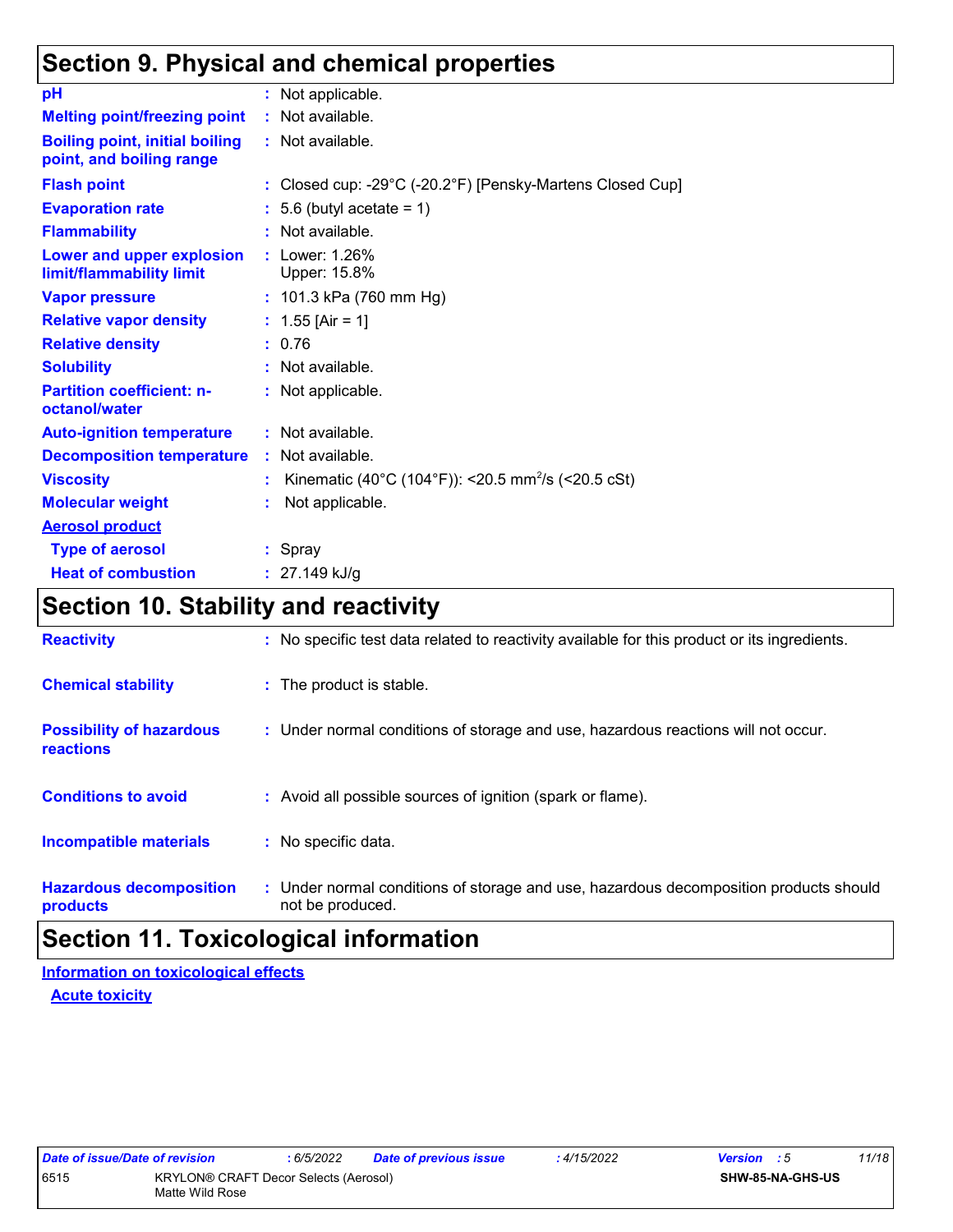## **Section 11. Toxicological information**

| <b>Product/ingredient name</b> | <b>Result</b>                | <b>Species</b> | <b>Dose</b>              | <b>Exposure</b> |
|--------------------------------|------------------------------|----------------|--------------------------|-----------------|
| l Acetone                      | LD50 Oral                    | Rat            | 5800 mg/kg               |                 |
| n-Butyl Acetate                | LD50 Dermal                  | Rabbit         | >17600 mg/kg             |                 |
|                                | LD50 Oral                    | Rat            | 10768 mg/kg              |                 |
| <b>Butane</b>                  | <b>LC50 Inhalation Vapor</b> | Rat            | 658000 mg/m <sup>3</sup> | 4 hours         |
| 2-Propoxyethanol               | LD50 Oral                    | Rat            | 3089 mg/kg               |                 |
| Zirconium 2-Ethylhexanoate     | LD50 Dermal                  | Rabbit         | $>5$ g/kg                |                 |
|                                | LD50 Oral                    | Rat            | $>5$ g/kg                |                 |
| Light Aromatic Hydrocarbons    | LD50 Oral                    | Rat            | 8400 mg/kg               |                 |
| Methyl Ethyl Ketoxime          | LD50 Oral                    | Rat            | 930 mg/kg                |                 |
| Cobalt 2-Ethylhexanoate        | LD50 Dermal                  | Rabbit         | $>5$ g/kg                |                 |
|                                | LD50 Oral                    | Rat            | $1.22$ g/kg              |                 |
| Hydrotreated Heavy             | <b>LC50 Inhalation Vapor</b> | Rat            | 8500 mg/m <sup>3</sup>   | 4 hours         |
| Petroleum Naphtha              |                              |                |                          |                 |
|                                | LD50 Oral                    | Rat            | $>6$ g/kg                |                 |

### **Irritation/Corrosion**

| <b>Product/ingredient name</b> | <b>Result</b>            | <b>Species</b> | <b>Score</b> | <b>Exposure</b>  | <b>Observation</b> |
|--------------------------------|--------------------------|----------------|--------------|------------------|--------------------|
| Acetone                        | Eyes - Mild irritant     | Human          |              | 186300 ppm       |                    |
|                                | Eyes - Mild irritant     | Rabbit         |              | $10$ uL          |                    |
|                                | Eyes - Moderate irritant | Rabbit         |              | 24 hours 20      | $\blacksquare$     |
|                                |                          |                |              | mg               |                    |
|                                | Eyes - Severe irritant   | Rabbit         |              | $20 \, mg$       |                    |
|                                | Skin - Mild irritant     | Rabbit         |              | 24 hours 500     |                    |
|                                |                          |                |              | mg               |                    |
|                                | Skin - Mild irritant     | Rabbit         |              | $395 \text{ mg}$ |                    |
| n-Butyl Acetate                | Eyes - Moderate irritant | Rabbit         |              | $100$ mg         |                    |
|                                | Skin - Moderate irritant | Rabbit         |              | 24 hours 500     |                    |
|                                |                          |                |              | mg               |                    |
| 2-Propoxyethanol               | Eyes - Severe irritant   | Rabbit         |              | 24 hours 750     | $\overline{a}$     |
|                                |                          |                |              | ug               |                    |
|                                | Eyes - Severe irritant   | Rabbit         |              | $100 \text{ mg}$ |                    |
|                                | Skin - Mild irritant     | Guinea pig     |              | 500 mg           |                    |
|                                | Skin - Mild irritant     | Rabbit         |              | 24 hours 500     |                    |
|                                |                          |                |              | mg               |                    |
| <b>Titanium Dioxide</b>        | Skin - Mild irritant     | Human          |              | 72 hours 300     |                    |
|                                |                          |                |              | ug I             |                    |
| Light Aromatic Hydrocarbons    | Eyes - Mild irritant     | Rabbit         |              | 24 hours 100     |                    |
|                                |                          |                |              | uL               |                    |
| Methyl Ethyl Ketoxime          | Eyes - Severe irritant   | Rabbit         |              | 100 uL           |                    |

#### **Sensitization**

Not available.

#### **Mutagenicity**

Not available.

#### **Carcinogenicity**

Not available.

#### **Classification**

| <b>Product/ingredient name</b>                                                  | <b>OSHA</b> | <b>IARC</b> | <b>NTP</b>                                       |  |
|---------------------------------------------------------------------------------|-------------|-------------|--------------------------------------------------|--|
| Titanium Dioxide<br>Amorphous Precipitated<br>Silica<br>Cobalt 2-Ethylhexanoate | -           | 2Β<br>2B    | Reasonably anticipated to be a human carcinogen. |  |

#### **Reproductive toxicity**

| Date of issue/Date of revision |                                                          | : 6/5/2022 | Date of previous issue | : 4/15/2022 | <b>Version</b> : 5      | 12/18 |
|--------------------------------|----------------------------------------------------------|------------|------------------------|-------------|-------------------------|-------|
| 6515                           | KRYLON® CRAFT Decor Selects (Aerosol)<br>Matte Wild Rose |            |                        |             | <b>SHW-85-NA-GHS-US</b> |       |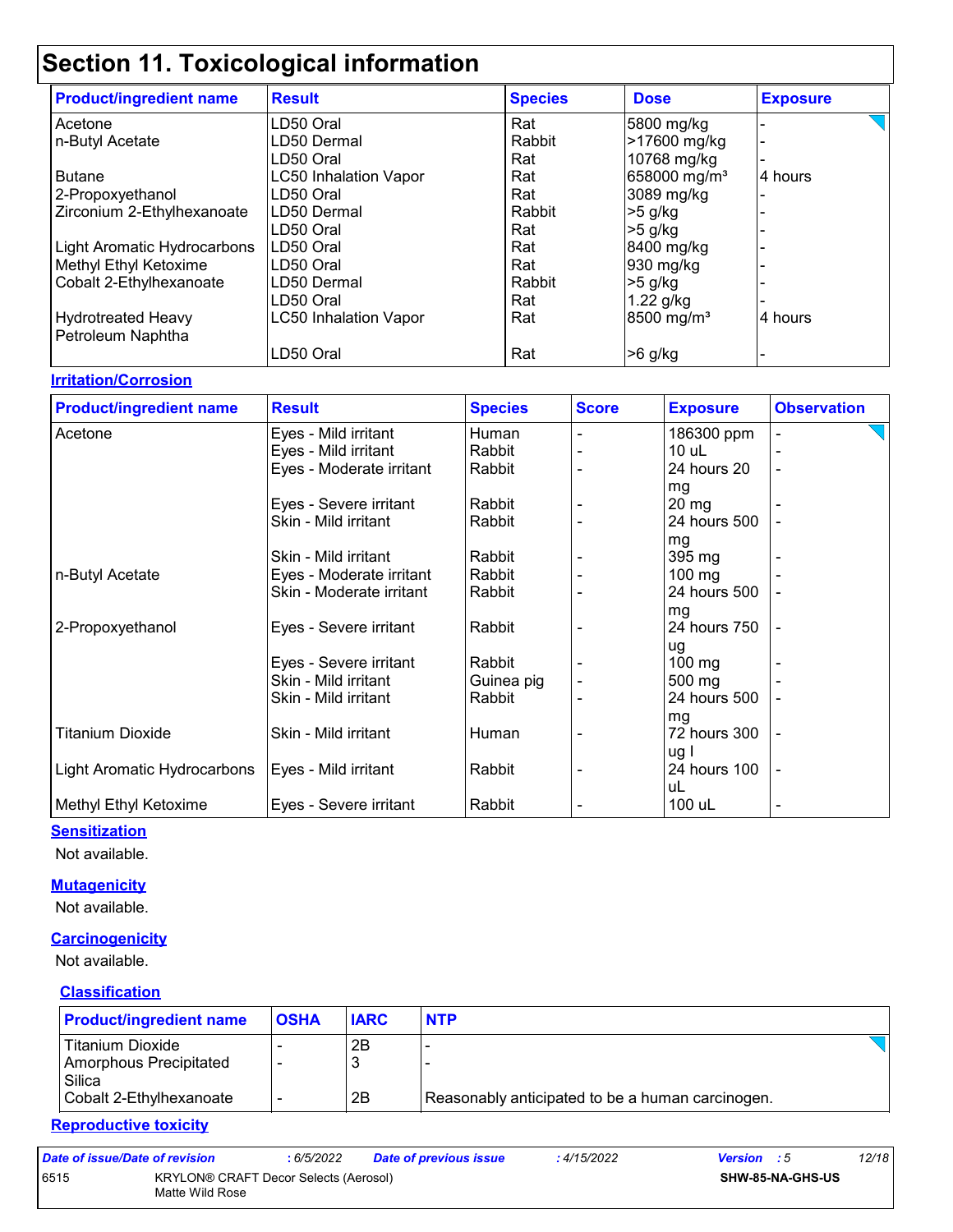### **Section 11. Toxicological information**

#### Not available.

#### **Teratogenicity**

Not available.

#### **Specific target organ toxicity (single exposure)**

| <b>Name</b>                          | <b>Category</b> | <b>Route of</b><br>exposure | <b>Target organs</b>            |
|--------------------------------------|-----------------|-----------------------------|---------------------------------|
| Acetone                              | Category 3      |                             | Respiratory tract<br>irritation |
|                                      | Category 3      |                             | Narcotic effects                |
| Propane                              | Category 3      |                             | Respiratory tract<br>irritation |
|                                      | Category 3      |                             | Narcotic effects                |
| n-Butyl Acetate                      | Category 3      |                             | Narcotic effects                |
| <b>Butane</b>                        | Category 3      |                             | Respiratory tract<br>irritation |
|                                      | Category 3      |                             | Narcotic effects                |
| 2-Propoxyethanol                     | Category 3      |                             | Respiratory tract<br>irritation |
|                                      | Category 3      |                             | Narcotic effects                |
| Light Aromatic Hydrocarbons          | Category 3      |                             | Respiratory tract<br>irritation |
|                                      | Category 3      |                             | Narcotic effects                |
| Methyl Ethyl Ketoxime                | Category 1      |                             | upper respiratory<br>tract      |
|                                      | Category 3      |                             | Narcotic effects                |
| Hydrotreated Heavy Petroleum Naphtha | Category 3      |                             | Respiratory tract<br>irritation |
|                                      | Category 3      |                             | Narcotic effects                |

#### **Specific target organ toxicity (repeated exposure)**

| <b>Name</b>                          | <b>Category</b> | <b>Route of</b><br>exposure | <b>Target organs</b> |
|--------------------------------------|-----------------|-----------------------------|----------------------|
| Acetone                              | Category 2      |                             |                      |
| Propane                              | Category 2      |                             |                      |
| <b>Butane</b>                        | Category 2      |                             |                      |
| 2-Propoxyethanol                     | Category 2      |                             |                      |
| Light Aromatic Hydrocarbons          | Category 2      |                             |                      |
| Methyl Ethyl Ketoxime                | Category 2      |                             | blood system         |
| Hydrotreated Heavy Petroleum Naphtha | Category 2      |                             |                      |

#### **Aspiration hazard**

| <b>Name</b>                          | <b>Result</b>                         |
|--------------------------------------|---------------------------------------|
| Propane                              | <b>ASPIRATION HAZARD - Category 1</b> |
| l Butane                             | <b>ASPIRATION HAZARD - Category 1</b> |
| Light Aromatic Hydrocarbons          | <b>ASPIRATION HAZARD - Category 1</b> |
| Hydrotreated Heavy Petroleum Naphtha | <b>ASPIRATION HAZARD - Category 1</b> |

#### **Information on the likely :** Not available.

**routes of exposure**

#### **Potential acute health effects**

**Eye contact :** Causes serious eye irritation.

- 
- **Inhalation <b>:** Can cause central nervous system (CNS) depression. May cause drowsiness or dizziness. May cause respiratory irritation.

| Date of issue/Date of revision |                                                          | : 6/5/2022 | Date of previous issue | : 4/15/2022 | <b>Version</b> : 5 |                  | 13/18 |
|--------------------------------|----------------------------------------------------------|------------|------------------------|-------------|--------------------|------------------|-------|
| 6515                           | KRYLON® CRAFT Decor Selects (Aerosol)<br>Matte Wild Rose |            |                        |             |                    | SHW-85-NA-GHS-US |       |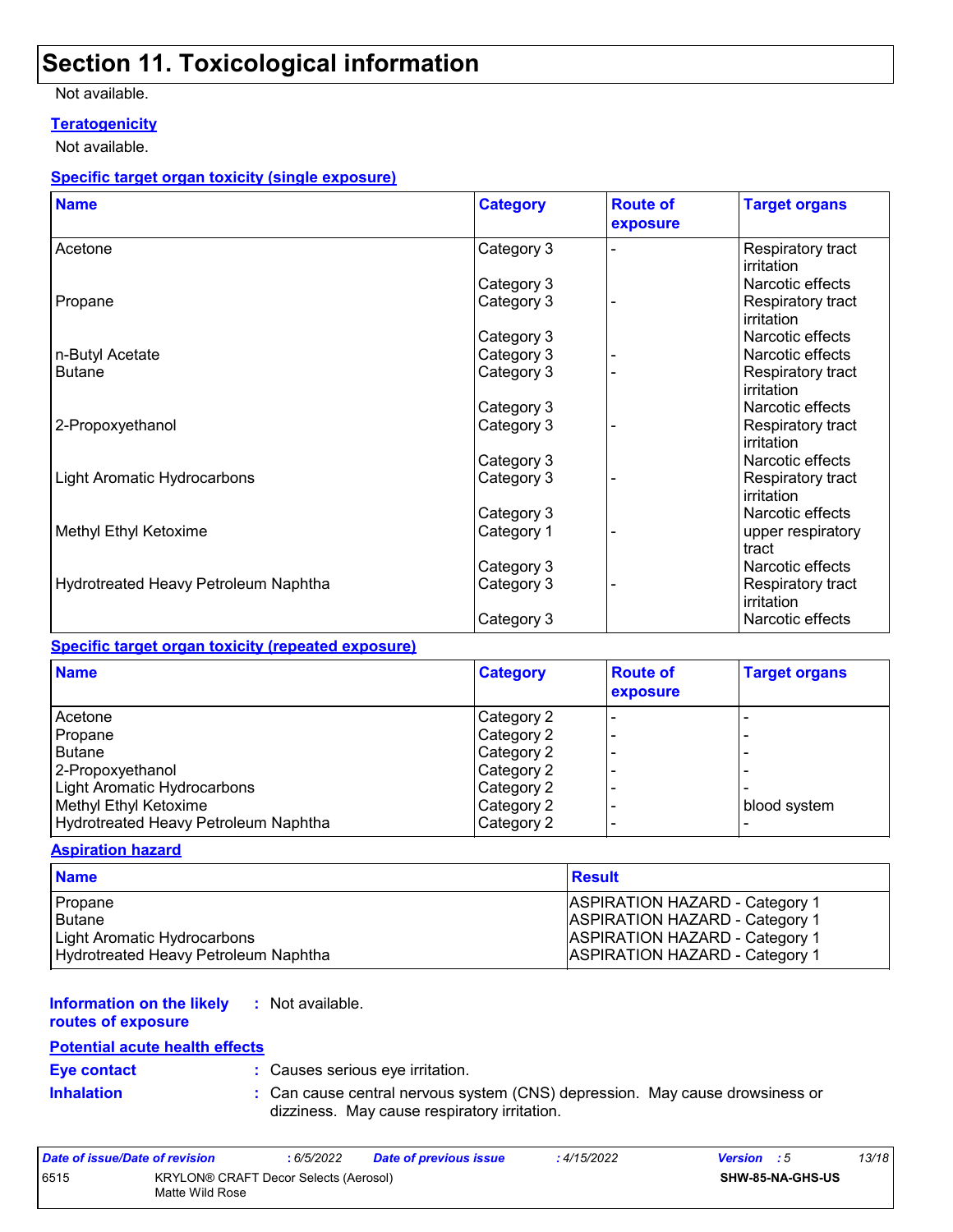#### **Section 11. Toxicological information** Can cause central nervous system (CNS) depression. May be fatal if swallowed and enters airways. **Ingestion : Skin contact :** May cause an allergic skin reaction.

|                                                             | : Adverse symptoms may include the following:<br>pain or irritation<br>watering<br>redness                                                                                                                                                                              |
|-------------------------------------------------------------|-------------------------------------------------------------------------------------------------------------------------------------------------------------------------------------------------------------------------------------------------------------------------|
| <b>Inhalation</b>                                           | : Adverse symptoms may include the following:<br>respiratory tract irritation<br>coughing<br>nausea or vomiting<br>headache<br>drowsiness/fatigue<br>dizziness/vertigo<br>unconsciousness<br>reduced fetal weight<br>increase in fetal deaths<br>skeletal malformations |
| <b>Skin contact</b>                                         | : Adverse symptoms may include the following:<br>irritation<br>redness<br>reduced fetal weight<br>increase in fetal deaths<br>skeletal malformations                                                                                                                    |
| <b>Ingestion</b>                                            | : Adverse symptoms may include the following:<br>nausea or vomiting<br>reduced fetal weight<br>increase in fetal deaths<br>skeletal malformations                                                                                                                       |
|                                                             |                                                                                                                                                                                                                                                                         |
|                                                             | Delayed and immediate effects and also chronic effects from short and long term exposure                                                                                                                                                                                |
| <b>Short term exposure</b><br><b>Potential immediate</b>    | : Not available.                                                                                                                                                                                                                                                        |
| effects                                                     |                                                                                                                                                                                                                                                                         |
| <b>Potential delayed effects</b>                            | : Not available.                                                                                                                                                                                                                                                        |
| Long term exposure<br><b>Potential immediate</b><br>effects | : Not available.                                                                                                                                                                                                                                                        |
| <b>Potential delayed effects</b>                            | : Not available.                                                                                                                                                                                                                                                        |
| <b>Potential chronic health effects</b>                     |                                                                                                                                                                                                                                                                         |
| Not available.                                              |                                                                                                                                                                                                                                                                         |
| <b>General</b>                                              | May cause damage to organs through prolonged or repeated exposure. Once<br>sensitized, a severe allergic reaction may occur when subsequently exposed to very low<br>levels.                                                                                            |
| <b>Carcinogenicity</b>                                      | : Suspected of causing cancer. Risk of cancer depends on duration and level of<br>exposure.                                                                                                                                                                             |
| <b>Mutagenicity</b>                                         | : No known significant effects or critical hazards.                                                                                                                                                                                                                     |
| <b>Teratogenicity</b>                                       | : Suspected of damaging the unborn child.                                                                                                                                                                                                                               |
| <b>Developmental effects</b>                                | : No known significant effects or critical hazards.                                                                                                                                                                                                                     |

| Date of issue/Date of revision |                                                          | : 6/5/2022 | Date of previous issue | 4/15/2022 | <b>Version</b> : 5      | 14/18 |
|--------------------------------|----------------------------------------------------------|------------|------------------------|-----------|-------------------------|-------|
| 6515                           | KRYLON® CRAFT Decor Selects (Aerosol)<br>Matte Wild Rose |            |                        |           | <b>SHW-85-NA-GHS-US</b> |       |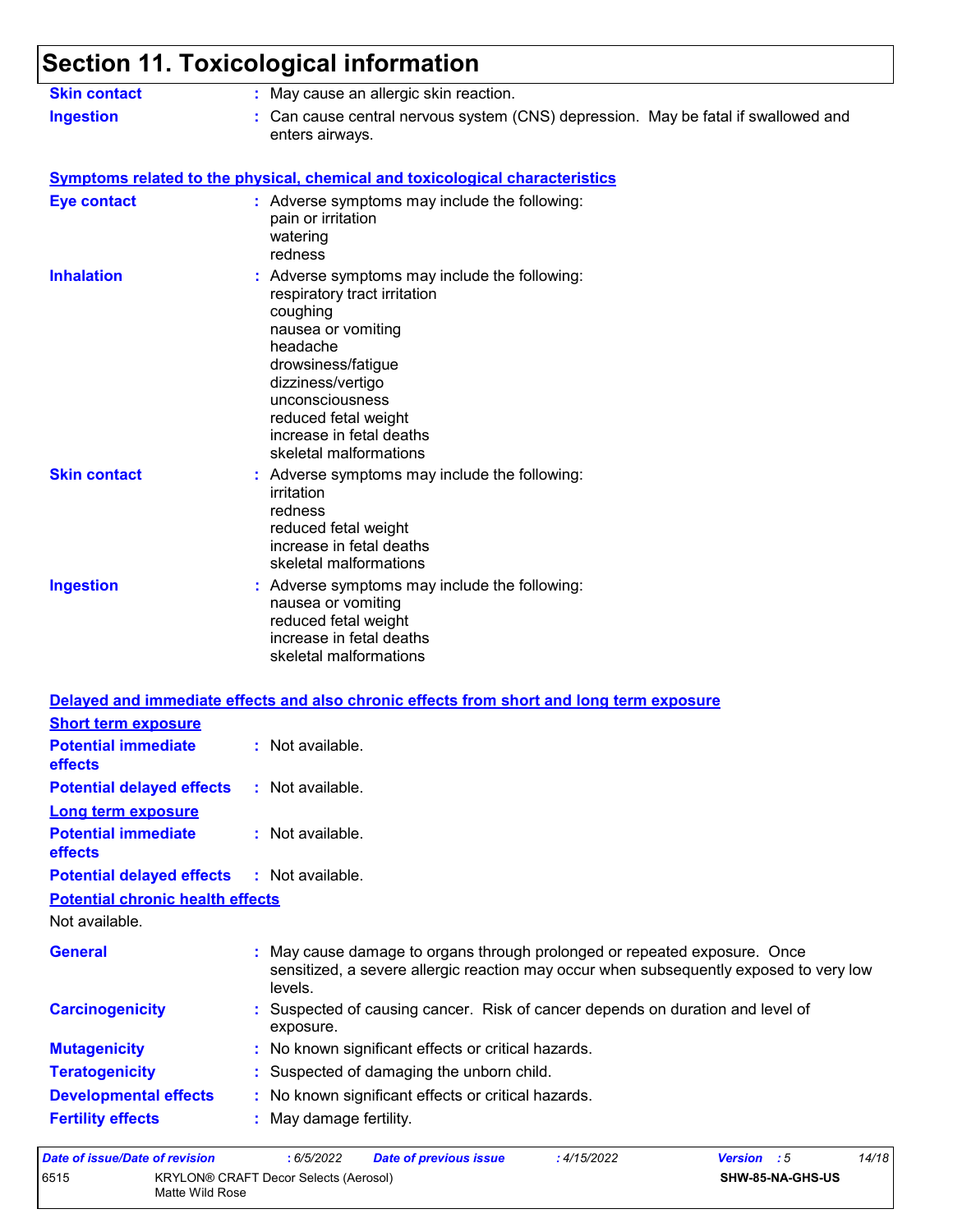### **Section 11. Toxicological information**

#### **Numerical measures of toxicity**

| <b>Acute toxicity estimates</b> |
|---------------------------------|
|---------------------------------|

| <b>Route</b> | <b>ATE value</b> |
|--------------|------------------|
| Oral         | 76375.21 mg/kg   |
| Dermal       | 27197.39 mg/kg   |

## **Section 12. Ecological information**

#### **Toxicity**

| <b>Product/ingredient name</b> | <b>Result</b>                         | <b>Species</b>                                         | <b>Exposure</b> |
|--------------------------------|---------------------------------------|--------------------------------------------------------|-----------------|
| Acetone                        | Acute EC50 7200000 µg/l Fresh water   | Algae - Selenastrum sp.                                | 96 hours        |
|                                | Acute LC50 4.42589 ml/L Marine water  | Crustaceans - Acartia tonsa -<br>48 hours<br>Copepodid |                 |
|                                | Acute LC50 7460000 µg/l Fresh water   | Daphnia - Daphnia cucullata                            | 48 hours        |
|                                | Acute LC50 5600 ppm Fresh water       | Fish - Poecilia reticulata                             | 96 hours        |
|                                | Chronic NOEC 4.95 mg/l Marine water   | Algae - Ulva pertusa                                   | 96 hours        |
|                                | Chronic NOEC 0.016 ml/L Fresh water   | Crustaceans - Daphniidae                               | 21 days         |
|                                | Chronic NOEC 0.1 ml/L Fresh water     | Daphnia - Daphnia magna -<br>Neonate                   | 21 days         |
|                                | Chronic NOEC 5 µg/l Marine water      | Fish - Gasterosteus aculeatus -<br>Larvae              | 42 days         |
| n-Butyl Acetate                | Acute LC50 32 mg/l Marine water       | Crustaceans - Artemia salina                           | 48 hours        |
|                                | Acute LC50 18000 µg/l Fresh water     | Fish - Pimephales promelas                             | 96 hours        |
| <b>Titanium Dioxide</b>        | Acute LC50 >1000000 µg/l Marine water | Fish - Fundulus heteroclitus                           | 96 hours        |
| Methyl Ethyl Ketoxime          | Acute LC50 843000 µg/l Fresh water    | Fish - Pimephales promelas                             | 96 hours        |

#### **Persistence and degradability**

| <b>Product/ingredient name</b> | <b>Aquatic half-life</b> | <b>Photolysis</b> | Biodegradability |
|--------------------------------|--------------------------|-------------------|------------------|
| <b>Acetone</b>                 |                          |                   | Readily          |
| In-Butvl Acetate               |                          |                   | Readily          |
| Light Aromatic Hydrocarbons    |                          |                   | Readily          |

#### **Bioaccumulative potential**

| <b>Product/ingredient name</b> | $LogP_{ow}$ | <b>BCF</b> | <b>Potential</b> |
|--------------------------------|-------------|------------|------------------|
| Zirconium 2-Ethylhexanoate     |             | 2.96       | low              |
| Light Aromatic Hydrocarbons    |             | 10 to 2500 | high             |
| Methyl Ethyl Ketoxime          |             | 2.5 to 5.8 | low              |
| Cobalt 2-Ethylhexanoate        |             | 15600      | high             |
| <b>Hydrotreated Heavy</b>      |             | 10 to 2500 | high             |
| Petroleum Naphtha              |             |            |                  |

#### **Mobility in soil**

**Soil/water partition coefficient (KOC)**

**:** Not available.

**Other adverse effects** : No known significant effects or critical hazards.

| Date of issue/Date of revision |                                                          | 6/5/2022 | <b>Date of previous issue</b> | : 4/15/2022 | <b>Version</b> : 5 |                         | 15/18 |
|--------------------------------|----------------------------------------------------------|----------|-------------------------------|-------------|--------------------|-------------------------|-------|
| 6515                           | KRYLON® CRAFT Decor Selects (Aerosol)<br>Matte Wild Rose |          |                               |             |                    | <b>SHW-85-NA-GHS-US</b> |       |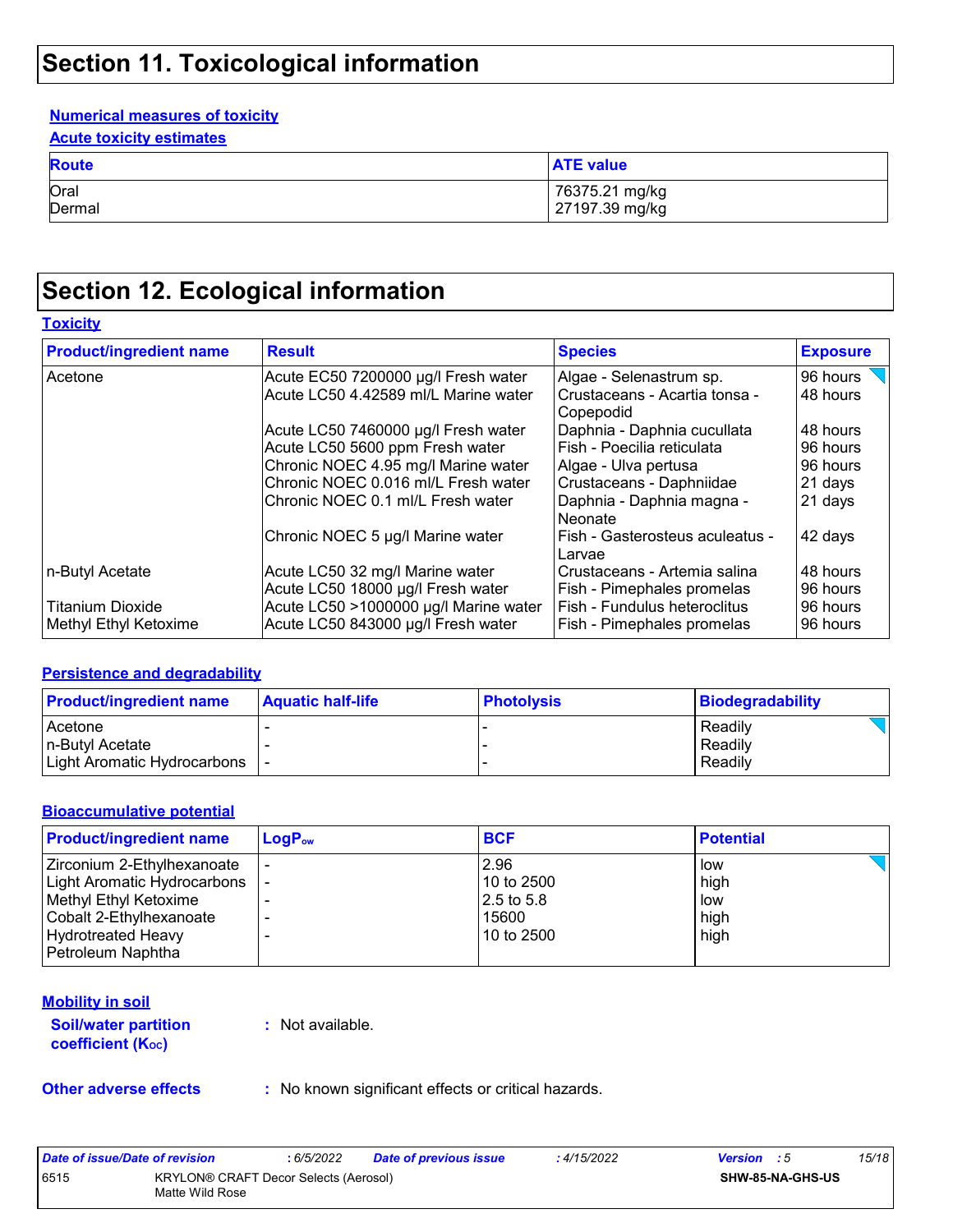### **Section 13. Disposal considerations**

#### **Disposal methods :**

The generation of waste should be avoided or minimized wherever possible. Disposal of this product, solutions and any by-products should at all times comply with the requirements of environmental protection and waste disposal legislation and any regional local authority requirements. Dispose of surplus and non-recyclable products via a licensed waste disposal contractor. Waste should not be disposed of untreated to the sewer unless fully compliant with the requirements of all authorities with jurisdiction. Waste packaging should be recycled. Incineration or landfill should only be considered when recycling is not feasible. This material and its container must be disposed of in a safe way. Empty containers or liners may retain some product residues. Do not puncture or incinerate container.

### **Section 14. Transport information**

6515 KRYLON® CRAFT Decor Selects (Aerosol) Matte Wild Rose

|                                                                             | <b>DOT</b><br><b>Classification</b>                                                                             | <b>TDG</b><br><b>Classification</b>                                                                                                                                                                                                                                                                                                                                                                                                                                                                                                                                                                                                                                                 | <b>Mexico</b><br><b>Classification</b>                                                                          | <b>IATA</b>                                                                                                     | <b>IMDG</b>                                                                                                     |
|-----------------------------------------------------------------------------|-----------------------------------------------------------------------------------------------------------------|-------------------------------------------------------------------------------------------------------------------------------------------------------------------------------------------------------------------------------------------------------------------------------------------------------------------------------------------------------------------------------------------------------------------------------------------------------------------------------------------------------------------------------------------------------------------------------------------------------------------------------------------------------------------------------------|-----------------------------------------------------------------------------------------------------------------|-----------------------------------------------------------------------------------------------------------------|-----------------------------------------------------------------------------------------------------------------|
| <b>UN number</b>                                                            | <b>UN1950</b>                                                                                                   | <b>UN1950</b>                                                                                                                                                                                                                                                                                                                                                                                                                                                                                                                                                                                                                                                                       | <b>UN1950</b>                                                                                                   | <b>UN1950</b>                                                                                                   | <b>UN1950</b>                                                                                                   |
| <b>UN proper</b><br>shipping name                                           | <b>AEROSOLS</b>                                                                                                 | <b>AEROSOLS</b>                                                                                                                                                                                                                                                                                                                                                                                                                                                                                                                                                                                                                                                                     | <b>AEROSOLS</b>                                                                                                 | <b>AEROSOLS</b>                                                                                                 | <b>AEROSOLS</b>                                                                                                 |
| <b>Transport</b><br>hazard class(es)                                        | 2.1                                                                                                             | 2.1                                                                                                                                                                                                                                                                                                                                                                                                                                                                                                                                                                                                                                                                                 | 2.1                                                                                                             | 2.1                                                                                                             | 2.1                                                                                                             |
| <b>Packing group</b>                                                        |                                                                                                                 |                                                                                                                                                                                                                                                                                                                                                                                                                                                                                                                                                                                                                                                                                     |                                                                                                                 |                                                                                                                 |                                                                                                                 |
| <b>Environmental</b><br>hazards                                             | No.                                                                                                             | No.                                                                                                                                                                                                                                                                                                                                                                                                                                                                                                                                                                                                                                                                                 | No.                                                                                                             | No.                                                                                                             | No.                                                                                                             |
| <b>Additional</b><br>information                                            | Dependent upon<br>container size, this<br>product may ship under<br>the Limited Quantity<br>shipping exception. | <b>Product classified</b><br>as per the<br>following sections<br>of the<br>Transportation of<br>Dangerous Goods<br>Regulations:<br>2.13-2.17 (Class<br>2).<br>Dependent upon<br>container size, this<br>product may ship under<br>the Limited Quantity<br>shipping exception.                                                                                                                                                                                                                                                                                                                                                                                                       | Dependent upon<br>container size, this<br>product may ship under<br>the Limited Quantity<br>shipping exception. | Dependent upon<br>container size, this<br>product may ship under<br>the Limited Quantity<br>shipping exception. | Dependent upon<br>container size, this<br>product may ship under<br>the Limited Quantity<br>shipping exception. |
| <b>Special precautions for user :</b><br><b>Transport in bulk according</b> | : Not available.                                                                                                | Multi-modal shipping descriptions are provided for informational purposes and do not<br>consider container sizes. The presence of a shipping description for a particular<br>mode of transport (sea, air, etc.), does not indicate that the product is packaged<br>suitably for that mode of transport. All packaging must be reviewed for suitability<br>prior to shipment, and compliance with the applicable regulations is the sole<br>responsibility of the person offering the product for transport. People loading and<br>unloading dangerous goods must be trained on all of the risks deriving from the<br>substances and on all actions in case of emergency situations. |                                                                                                                 |                                                                                                                 |                                                                                                                 |
| to IMO instruments                                                          |                                                                                                                 |                                                                                                                                                                                                                                                                                                                                                                                                                                                                                                                                                                                                                                                                                     |                                                                                                                 |                                                                                                                 |                                                                                                                 |
|                                                                             |                                                                                                                 | <b>Proper shipping name</b>                                                                                                                                                                                                                                                                                                                                                                                                                                                                                                                                                                                                                                                         | : Not available.                                                                                                |                                                                                                                 |                                                                                                                 |

**SHW-85-NA-GHS-US**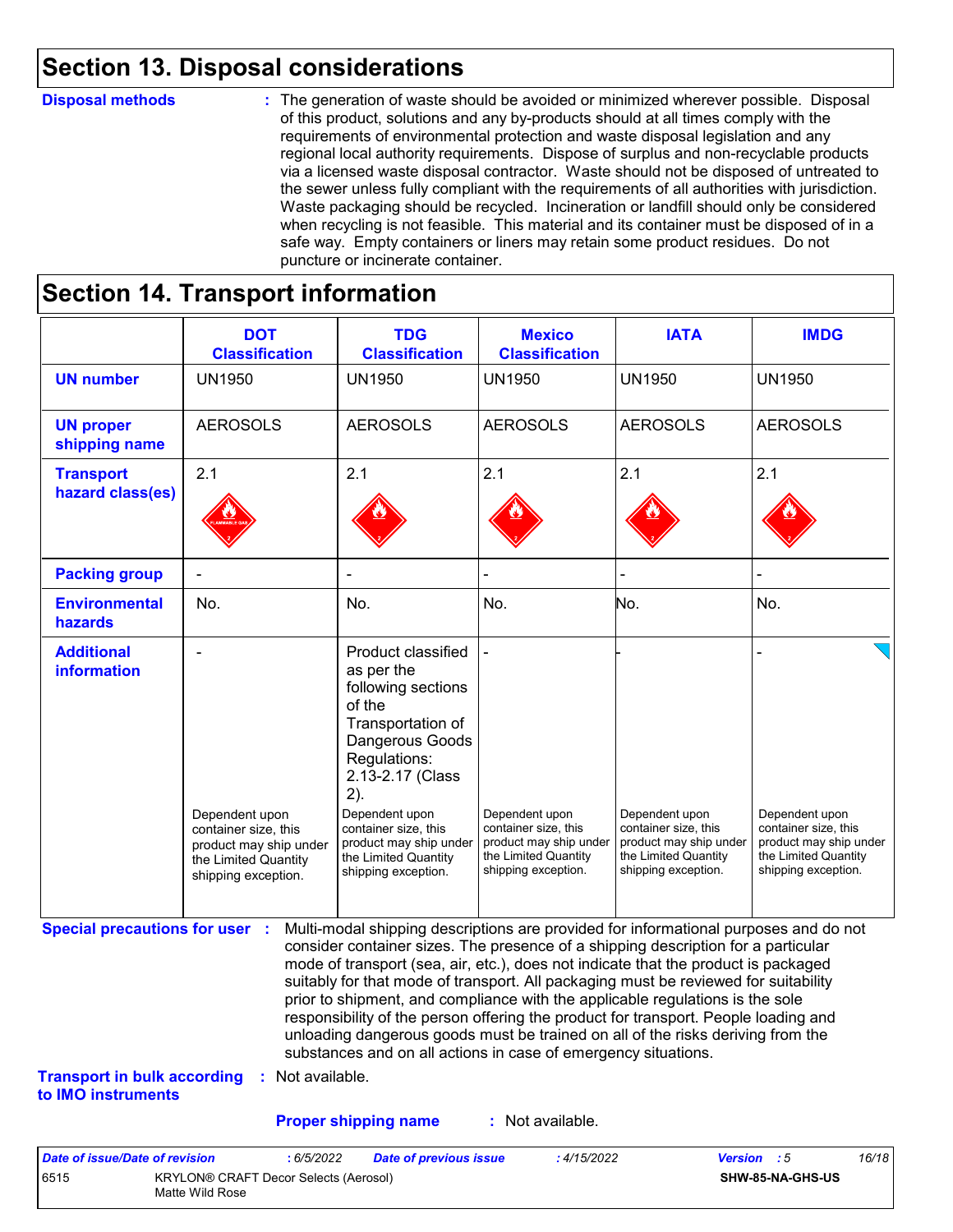### **Section 15. Regulatory information**

#### **SARA 313**

SARA 313 (40 CFR 372.45) supplier notification can be found on the Environmental Data Sheet.

#### **California Prop. 65**

WARNING: This product contains chemicals known to the State of California to cause cancer and birth defects or other reproductive harm.

#### **International regulations**

| International lists | : Australia inventory (AIIC): Not determined.                |
|---------------------|--------------------------------------------------------------|
|                     | China inventory (IECSC): Not determined.                     |
|                     | Japan inventory (CSCL): Not determined.                      |
|                     | Japan inventory (ISHL): Not determined.                      |
|                     | Korea inventory (KECI): Not determined.                      |
|                     | New Zealand Inventory of Chemicals (NZIoC): Not determined.  |
|                     | Philippines inventory (PICCS): Not determined.               |
|                     | Taiwan Chemical Substances Inventory (TCSI): Not determined. |
|                     | Thailand inventory: Not determined.                          |
|                     | Turkey inventory: Not determined.                            |
|                     | Vietnam inventory: Not determined.                           |
|                     |                                                              |

### **Section 16. Other information**

**Hazardous Material Information System (U.S.A.)**



**The customer is responsible for determining the PPE code for this material. For more information on HMIS® Personal Protective Equipment (PPE) codes, consult the HMIS® Implementation Manual.**

**Caution: HMIS® ratings are based on a 0-4 rating scale, with 0 representing minimal hazards or risks, and 4 representing significant hazards or risks. Although HMIS® ratings and the associated label are not required on SDSs or products leaving a facility under 29 CFR 1910.1200, the preparer may choose to provide them. HMIS® ratings are to be used with a fully implemented HMIS® program. HMIS® is a registered trademark and service mark of the American Coatings Association, Inc.**

**Procedure used to derive the classification**

|                                                                                                                                                                                                                                                                                                                                                                                                                                                                                                                                                                                                                                                                                         |                          | <b>Classification</b>         | <b>Justification</b><br>On basis of test data<br>Calculation method<br>Calculation method<br>Calculation method |                    |       |  |
|-----------------------------------------------------------------------------------------------------------------------------------------------------------------------------------------------------------------------------------------------------------------------------------------------------------------------------------------------------------------------------------------------------------------------------------------------------------------------------------------------------------------------------------------------------------------------------------------------------------------------------------------------------------------------------------------|--------------------------|-------------------------------|-----------------------------------------------------------------------------------------------------------------|--------------------|-------|--|
| FLAMMABLE AEROSOLS - Category 1<br>GASES UNDER PRESSURE - Compressed gas<br>SERIOUS EYE DAMAGE/ EYE IRRITATION - Category 2A<br>SKIN SENSITIZATION - Category 1<br><b>CARCINOGENICITY - Category 2</b><br>Calculation method<br>TOXIC TO REPRODUCTION - Category 1B<br>Calculation method<br>SPECIFIC TARGET ORGAN TOXICITY (SINGLE EXPOSURE) (Respiratory tract<br>Calculation method<br>irritation) - Category 3<br>SPECIFIC TARGET ORGAN TOXICITY (SINGLE EXPOSURE) (Narcotic effects) -<br>Calculation method<br>Category 3<br>SPECIFIC TARGET ORGAN TOXICITY (REPEATED EXPOSURE) - Category 2<br>Calculation method<br><b>ASPIRATION HAZARD - Category 1</b><br>Calculation method |                          |                               |                                                                                                                 |                    |       |  |
| <b>History</b><br>Date of printing<br>Date of issue/Date of<br>revision                                                                                                                                                                                                                                                                                                                                                                                                                                                                                                                                                                                                                 | : 6/5/2022<br>: 6/5/2022 |                               |                                                                                                                 |                    |       |  |
| Date of previous issue                                                                                                                                                                                                                                                                                                                                                                                                                                                                                                                                                                                                                                                                  | : 4/15/2022              |                               |                                                                                                                 |                    | 17/18 |  |
| <b>Date of issue/Date of revision</b>                                                                                                                                                                                                                                                                                                                                                                                                                                                                                                                                                                                                                                                   | : 6/5/2022               | <b>Date of previous issue</b> | :4/15/2022                                                                                                      | <b>Version</b> : 5 |       |  |